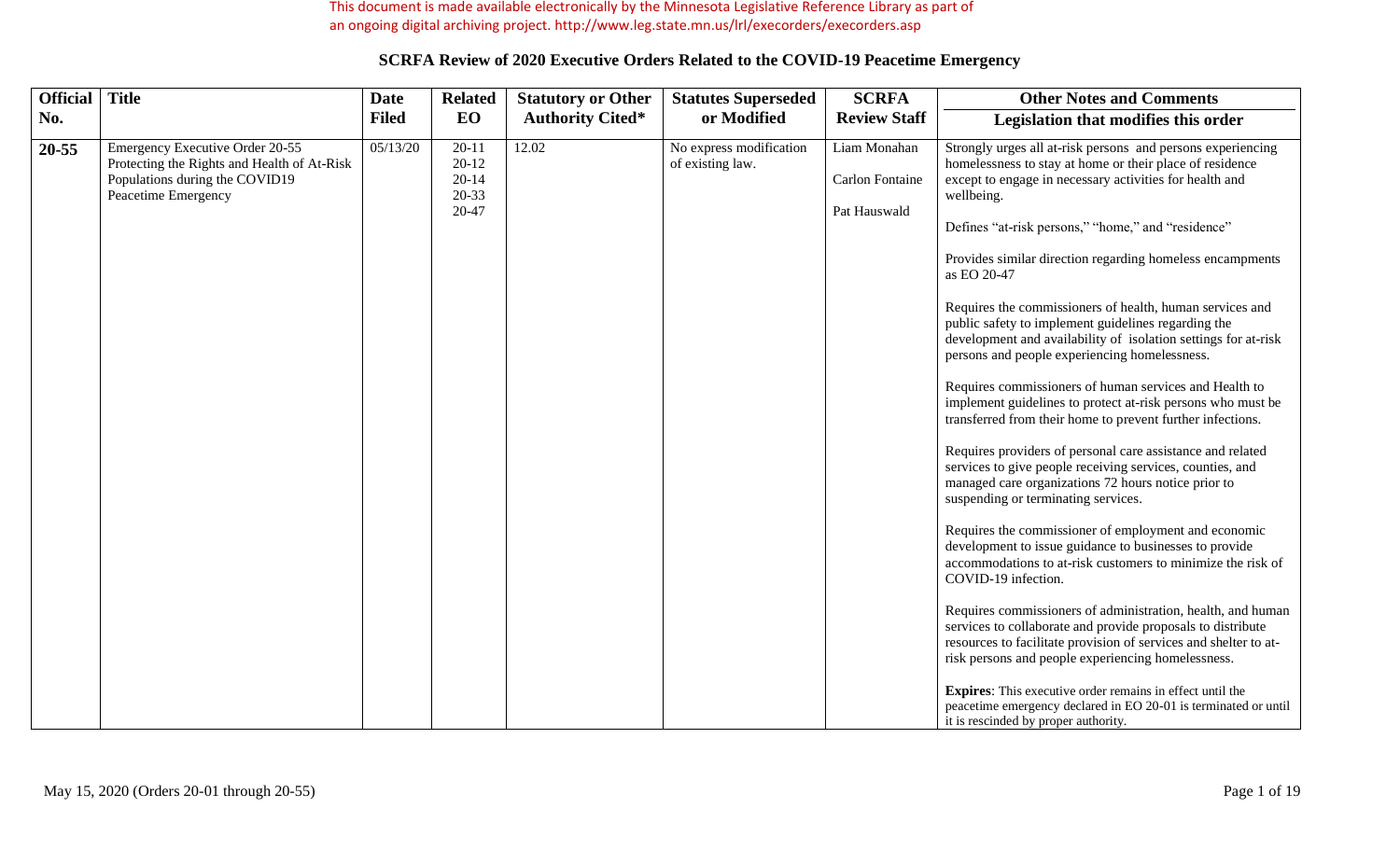| <b>Official</b> | <b>Title</b>                                                                                                                                                                                                        | <b>Date</b>  | <b>Related</b>                    | <b>Statutory or Other</b>                               | <b>Statutes Superseded</b>                                                                                                                                                         | <b>SCRFA</b>                      | <b>Other Notes and Comments</b>                                                                                                                                                                                                                                                                                                                                                                                                                                                                                                                                                                                                                                                                                                                                                                                                                                                                                                                                               |
|-----------------|---------------------------------------------------------------------------------------------------------------------------------------------------------------------------------------------------------------------|--------------|-----------------------------------|---------------------------------------------------------|------------------------------------------------------------------------------------------------------------------------------------------------------------------------------------|-----------------------------------|-------------------------------------------------------------------------------------------------------------------------------------------------------------------------------------------------------------------------------------------------------------------------------------------------------------------------------------------------------------------------------------------------------------------------------------------------------------------------------------------------------------------------------------------------------------------------------------------------------------------------------------------------------------------------------------------------------------------------------------------------------------------------------------------------------------------------------------------------------------------------------------------------------------------------------------------------------------------------------|
| No.             |                                                                                                                                                                                                                     | <b>Filed</b> | EO                                | <b>Authority Cited*</b>                                 | or Modified                                                                                                                                                                        | <b>Review Staff</b>               | Legislation that modifies this order                                                                                                                                                                                                                                                                                                                                                                                                                                                                                                                                                                                                                                                                                                                                                                                                                                                                                                                                          |
| $20 - 54$       | Emergency Executive Order 20-54<br>Protecting Workers from Unsafe Working<br>Conditions and Retaliation During the<br>COVID-19 Peacetime Emergency                                                                  | 05/13/20     | $20-01$<br>$20 - 05$              | 12.02; 12.21, subd. 1                                   |                                                                                                                                                                                    | <b>Carlon Fontaine</b>            | Expires: This executive order remains in effect until the<br>peacetime emergency declared in EO 20-01 is terminated or until<br>it is rescinded by proper authority                                                                                                                                                                                                                                                                                                                                                                                                                                                                                                                                                                                                                                                                                                                                                                                                           |
| $20 - 53$       | Emergency Executive Order 20-53<br>Extending the COVID-19 Peacetime<br>Emergency Declared in Executive Order<br>20-01                                                                                               | 05/13/20     | $20 - 01$<br>$20 - 35$            | 12.31, subd. 2(b)                                       | No express modification<br>of existing law.                                                                                                                                        | Ken Backhus                       | Extends the COVID-19 Peacetime Emergency through June 12,<br>2020, until this EO is rescinded, or until it is terminated by the<br>legislature as provided in law, whichever occurs earlier.<br><b>Expires:</b> See above.                                                                                                                                                                                                                                                                                                                                                                                                                                                                                                                                                                                                                                                                                                                                                    |
| 20-52           | Emergency Executive Order 20-52<br>Authorizing Students in Critical Sectors to<br>Return to Safe Higher Education<br>Institutions for Completion of a<br>Postsecondary Credential                                   | 05/11/20     | 20-48                             |                                                         |                                                                                                                                                                                    | Hannah<br>Grunewald<br>Joan White | Allows students who are in their final term who are majoring in<br>critical care sectors, listed in this EO, to attend in-person classes<br>that are necessary to graduate. Institutions of HE must first<br>establish and implement a COVID-19 Preparedness Plan.                                                                                                                                                                                                                                                                                                                                                                                                                                                                                                                                                                                                                                                                                                            |
| $20 - 51$       | Emergency Executive Order 20-51<br>Requiring Facilities to Prioritize Surgeries<br>and Procedures and Provide Safe<br>Environment during COVID-19 Peacetime<br>Emergency                                            | 05/06/20     | $20-09$<br>$20 - 16$<br>$20 - 17$ |                                                         |                                                                                                                                                                                    | Katie Cavanor                     | Rescinds EO 20-09 and 20-17 effective May 10,2020.<br>Amends EO 20-16 by rescinding the prohibition on any<br>Minnesota business, nonprofit, or nonhospital health care facility<br>from using PPE or other consumable equipment other than for<br>the use in delivering health care services or other essential<br>services that require the equipment.<br>Permits facilities that use PPE and ventilators to resume the<br>provision of currently delayed procedures once the facility has<br>adequately developed and implemented an internal oversight<br>structure and written plan that establishes criteria for<br>determining whether a procedure should proceed during the<br>pandemic, for prioritizing procedures and for ensuring a safe<br>environment for staff, patients and visitors.<br>Expires: This executive order remains in effect until the<br>peacetime emergency declared in EO 20-01 is terminated or until<br>it is rescinded by proper authority. |
| 20-50           | Emergency Executive Order 20-50<br>Ensuring the Protection of Emergency<br>Government Support and Consumers'<br>Financial Security from Consumer<br>Garnishment Actions During the COVID-<br>19 Peacetime Emergency | 05/04/20     | $20 - 01$<br>$20 - 35$<br>20-42   | 12.02, subd. 1; 12.21,<br>subd. 1 and 3; 12.45;<br>8.31 | Several provisions related<br>to garnishment in<br>Chapters 550, 551, 571.<br>Specific provisions cited<br>in order: 550.37,<br>subdivision 14; 571.93<br>through 571.932; 550.011 | Priyanka Premo                    | Exempts CARES Act recovery rebates from garnishment, except<br>for claims related to child support and spousal maintenance.<br>Suspends service of a garnishment summons, prejudgment<br>garnishment, and ability of creditor to obtain certain information<br>related to debtor.<br>Provides for Attorney General enforcement; imposes a civil<br>penalty of up to \$25,000 per violation. Provides exemption from<br>liability for a financial institution that acts on a pre-existing                                                                                                                                                                                                                                                                                                                                                                                                                                                                                      |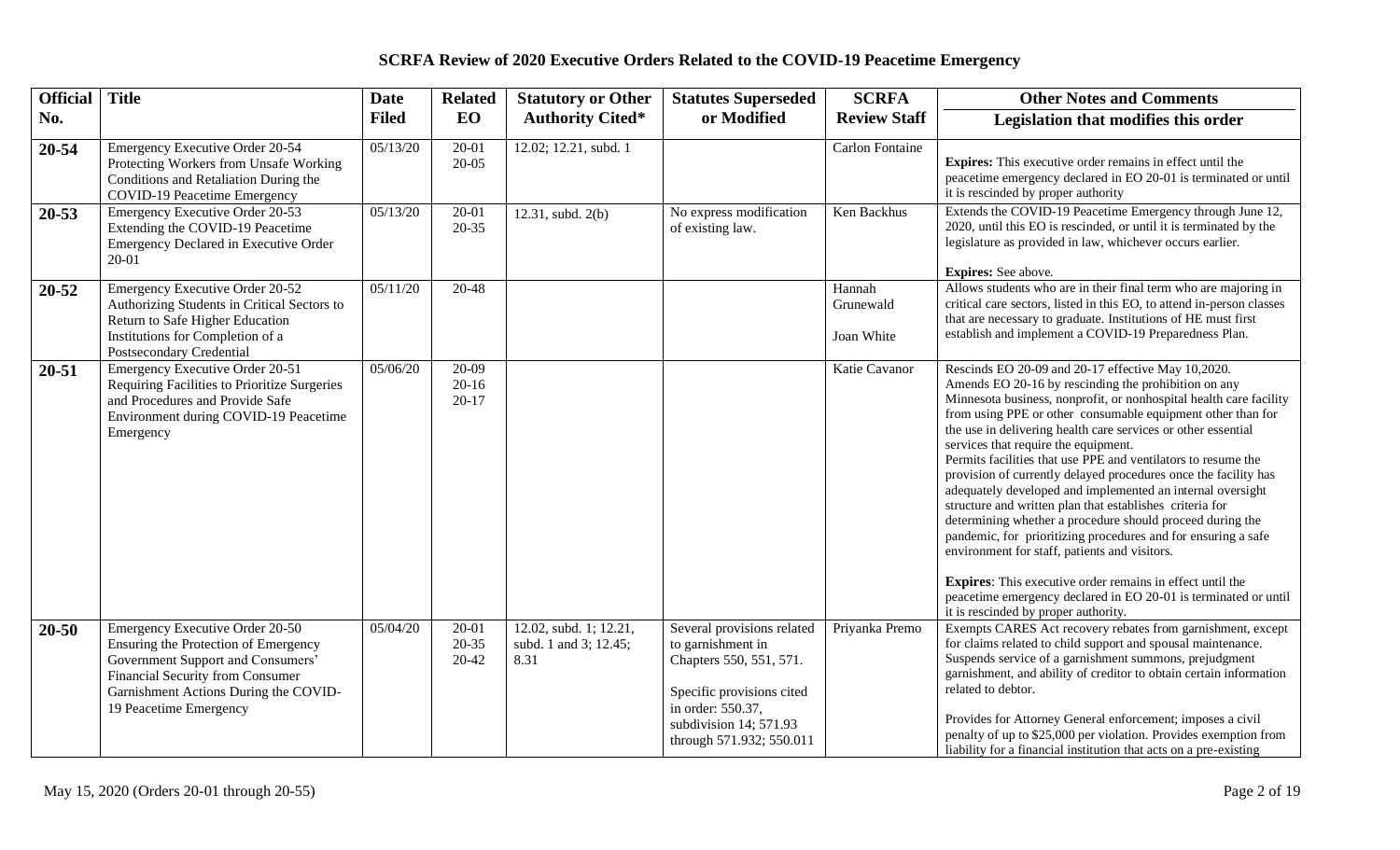| <b>Official</b> | <b>Title</b>                                                                                                                                                                                                                                                                                         | <b>Date</b>  | <b>Related</b>                                                    | <b>Statutory or Other</b>                | <b>Statutes Superseded</b>                                       | <b>SCRFA</b>                 | <b>Other Notes and Comments</b>                                                                                                                                                                                                                                                                                                                                                                                                                                                                                                                                                                                                                                                                                                                                         |
|-----------------|------------------------------------------------------------------------------------------------------------------------------------------------------------------------------------------------------------------------------------------------------------------------------------------------------|--------------|-------------------------------------------------------------------|------------------------------------------|------------------------------------------------------------------|------------------------------|-------------------------------------------------------------------------------------------------------------------------------------------------------------------------------------------------------------------------------------------------------------------------------------------------------------------------------------------------------------------------------------------------------------------------------------------------------------------------------------------------------------------------------------------------------------------------------------------------------------------------------------------------------------------------------------------------------------------------------------------------------------------------|
| No.             |                                                                                                                                                                                                                                                                                                      | <b>Filed</b> | <b>EO</b>                                                         | <b>Authority Cited*</b>                  | or Modified                                                      | <b>Review Staff</b>          | Legislation that modifies this order                                                                                                                                                                                                                                                                                                                                                                                                                                                                                                                                                                                                                                                                                                                                    |
|                 |                                                                                                                                                                                                                                                                                                      |              |                                                                   |                                          |                                                                  |                              | garnishments summons without actual knowledge of source of<br>funds.                                                                                                                                                                                                                                                                                                                                                                                                                                                                                                                                                                                                                                                                                                    |
|                 |                                                                                                                                                                                                                                                                                                      |              |                                                                   |                                          |                                                                  |                              | <b>Expires:</b> when the peacetime emergency declared in Executive<br>Order 20-01 is terminated or until it is rescinded by proper<br>authority.                                                                                                                                                                                                                                                                                                                                                                                                                                                                                                                                                                                                                        |
| 20-49           | Emergency Executive Order 20-49<br>Allowing Commercial Food Trucks to<br>Operate at Highway Rest Areas in<br>Minnesota During the COVID-19<br>Peacetime Emergency                                                                                                                                    | 05/01/20     |                                                                   | 12.02, subd. 1, 12.21,<br>subds. 1 and 3 | 160.08, subd. 7, and<br>160.2725, subd. 1                        | Alexis Stangl<br>Krista Boyd | Allows food trucks to operate at certain rest stops in the state.<br>Expires: the earliest of the following: May 17, 2020, until it is<br>rescinded, until the peacetime emergency is terminated, or until<br>the national emergency declared by the President ends.                                                                                                                                                                                                                                                                                                                                                                                                                                                                                                    |
| 20-48           | <b>Emergency Executive Order 20-48</b><br>Extending and Modifying Stay at Home<br>Order, Continuing Temporary Closure of<br>Bars, Restaurants, and Other Places of<br>Public Accommodation, and Allowing<br><b>Additional Workers in Certain NonCritical</b><br>Sectors to Return to Safe Workplaces | 05/01/20     | 20-33<br>20-38<br>20-40<br>20-47<br>$20-18$<br>20-08<br>$20 - 04$ |                                          |                                                                  | Chris Stang                  | Stay at home order and closure of bars and restaurants extended<br>through May 17, 2020.<br>Rescinds and replaces EOs 20-33, 20-38, 20-40, and 20-47 as of<br>May 3, 2020.<br>Expires: when the peacetime emergency declared in EO 20-01 is<br>terminated or rescinded by proper authority.                                                                                                                                                                                                                                                                                                                                                                                                                                                                             |
| 20-47           | Emergency Executive Order 20-47<br>Clarifying Application of Executive Order<br>20-33 to Homeless Encampments                                                                                                                                                                                        | 4/29/20      | 20-33                                                             |                                          |                                                                  | Ken Backhus                  | Provides further guidance on the application of EO-33 (Stay at<br>Home) to homeless encampments. Maintains the general<br>principle that homeless encampments should not be subject to<br>sweeps but clarifies that law enforcement is not prohibited from<br>addressing trespassing or other exigent circumstances and that<br>state or local governments can restrict, limit, or close<br>encampment spaces if sufficient alternate safe housing or shelter<br>is provided or if an encampment has reached a size or status that<br>represents a documented health, safety, or security risk to the<br>residents.<br><b>Expires:</b> when the peacetime emergency declared in Executive<br>Order 20-01 is terminated or until it is rescinded by proper<br>authority. |
| 20-46           | Emergency Executive Order 20-46<br>Authorizing Out-of-State Healthcare<br>Professionals to Render Aid in Minnesota<br>during the COVID-19 Peacetime<br>Emergency                                                                                                                                     | 4/25/20      |                                                                   |                                          | Chapters 147 and 148<br>(licensure for physicians<br>and nurses) | Katie Cavanor                | Permits out of state health care professionals who would<br>otherwise be required to obtain a Minnesota license to practice in<br>this state to practice in this state during the peacetime emergency<br>without first obtaining a license if the professional has a relevant<br>license in good standing issued by another state and is engaged<br>with a health care system, hospital or other healthcare entity in<br>Minnesota. The health care entity must verify that the out of state<br>professional holds a valid relevant license in good standing. The                                                                                                                                                                                                       |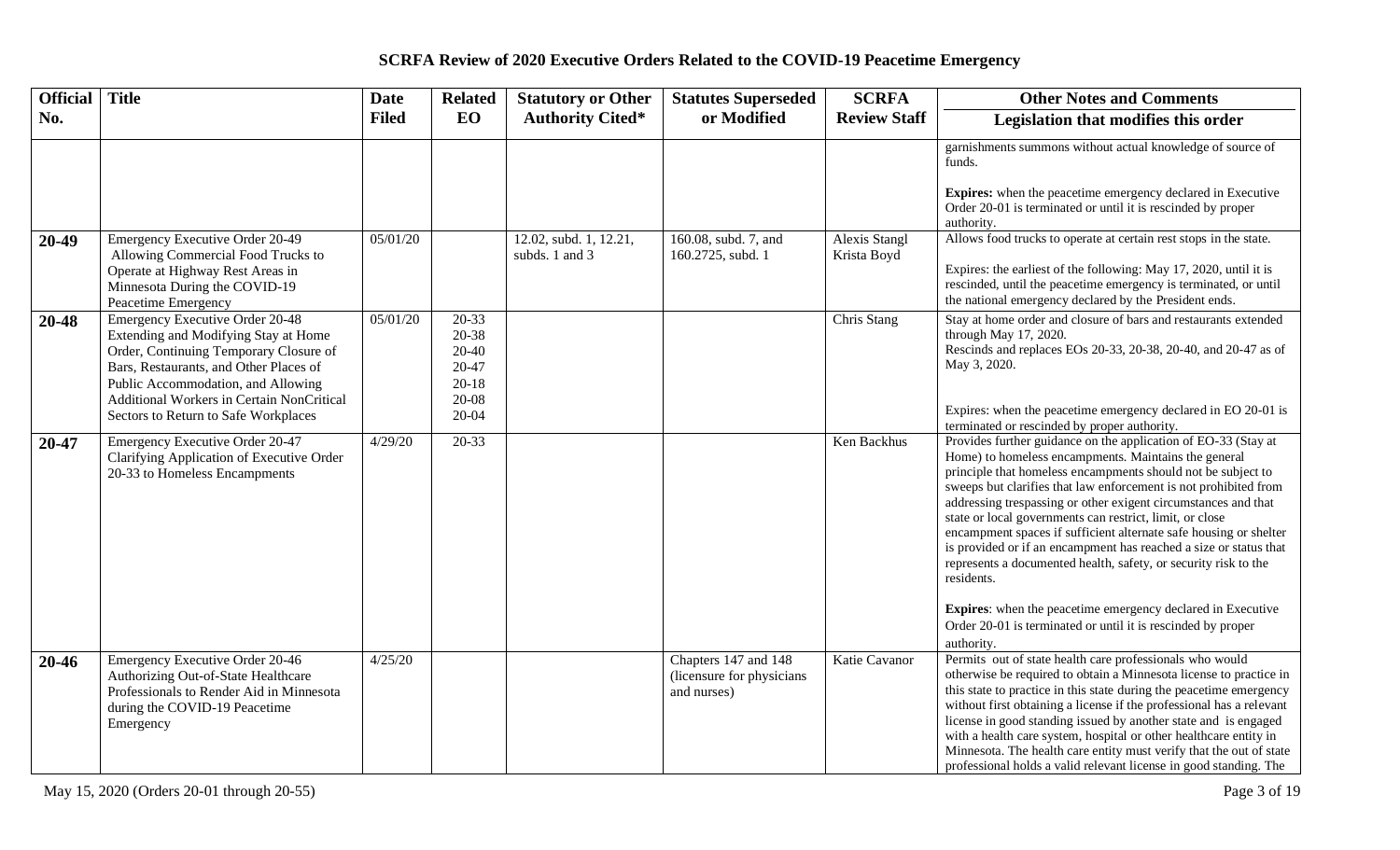| <b>Official</b> | <b>Title</b>                                                                                                                                                                                   | <b>Date</b>  | <b>Related</b>         | <b>Statutory or Other</b>                                                                         | <b>Statutes Superseded</b>                                                                                                                                       | <b>SCRFA</b>                        | <b>Other Notes and Comments</b>                                                                                                                                                                                                                                                                                                                                                                                                                    |
|-----------------|------------------------------------------------------------------------------------------------------------------------------------------------------------------------------------------------|--------------|------------------------|---------------------------------------------------------------------------------------------------|------------------------------------------------------------------------------------------------------------------------------------------------------------------|-------------------------------------|----------------------------------------------------------------------------------------------------------------------------------------------------------------------------------------------------------------------------------------------------------------------------------------------------------------------------------------------------------------------------------------------------------------------------------------------------|
| No.             |                                                                                                                                                                                                | <b>Filed</b> | EO                     | <b>Authority Cited*</b>                                                                           | or Modified                                                                                                                                                      | <b>Review Staff</b>                 | Legislation that modifies this order                                                                                                                                                                                                                                                                                                                                                                                                               |
|                 |                                                                                                                                                                                                |              |                        |                                                                                                   |                                                                                                                                                                  |                                     | Boards of medical practice or nursing may revoke this<br>authorization from any of the out of state professionals under the<br>jurisdiction of the relevant board.                                                                                                                                                                                                                                                                                 |
|                 |                                                                                                                                                                                                |              |                        |                                                                                                   |                                                                                                                                                                  |                                     | <b>Expires:</b> This executive order remains in effect until the<br>peacetime emergency declared in EO 20-01 is terminated or until<br>it is rescinded by proper authority.                                                                                                                                                                                                                                                                        |
| 20-45           | Emergency Executive Order 20-45<br>Providing for Emergency Relief from<br>Regulations to Motor Carriers and Drivers<br>Operating in Minnesota                                                  | 4/24/20      |                        | 221.0269, subd. 1                                                                                 | 168.013, subd. 3, para.<br>(b), $169.8261$ , $169.86$ ,<br>169.87, and 221.0314,<br>subd. 9                                                                      | <b>Alexis Stangl</b><br>Krista Boyd | Provides exemptions from certain weight-related and hours of<br>service regulations. Applies to motor carriers transporting<br>wood products used exclusively for the composting process of<br>animals that have been depopulated due to impacts of<br>COVID-19.<br><b>Expires:</b> This executive order is effective for 30 days or until<br>the assistance has ended, whichever is earlier.                                                      |
| 20-44           | Emergency Executive Order 20-44<br>Providing for Emergency Relief from<br>Regulations to Motor Carriers and Drivers<br>Operating in Minnesota                                                  | 4/24/20      |                        | 221.0269, subd. 1                                                                                 | 169.86, 169.865, 169.87,<br>and 221.0314, subd. 9                                                                                                                | <b>Alexis Stangl</b><br>Krista Boyd | Provides exemptions from certain weight-related and hours of<br>service regulations. Applies to motor carriers or drivers<br>providing assistance by transporting livestock or animal<br>carcasses.<br><b>Expires:</b> This executive order is effective for 30 days or until<br>the assistance has ended, whichever is earlier.                                                                                                                   |
| $20 - 43$       | Emergency Executive Order 20-43<br>Allowing Shareholders Flexibility to Hold<br>Remote Meetings and Avoid Gatherings<br>During the COVID-19 Peacetime<br>Emergency                             | 4/24/20      | $20 - 01$<br>$20 - 35$ | 12.21, subd. 1; 12.21<br>subd. 3(7); 302A.436;<br>302A.435; SEC<br>guidance issued on<br>4/7/2020 | May modify requirements<br>in articles and bylaws. If<br>so, then EO would modify<br>some requirements in<br>302A.431 to 302A.436.                               | Priyanka Premo                      | Applies to meetings for shareholders and board of directors<br>currently noticed for a physical location. Provides that meetings<br>may take place via remote communication with notice procedures<br>described in the Securities Exchange Act of 1934.<br>Expires: No specific language addressing expiration<br>Legislation that modifies this order: None                                                                                       |
| 20-42           | Emergency Executive Order 20-42<br>Ensuring that Emergency Economic Relief<br>Does Not Prevent Eligibility for Essential<br>Human Services Programs During the<br>COVID-19 Peacetime Emergency | 4/24/20      |                        |                                                                                                   | Chapters 119B, 256B,<br>256J, 256L, and 256P<br>establishing what is<br>counted as income and<br>assets when determining<br>eligibility for various<br>programs. | Katie Cavanor<br>Pat Hauswald       | Specifies that certain payments received by individuals as a result<br>of the COVID-19 pandemic will not be counted as income,<br>assets, personal property or resources when determining<br>eligibility for the programs administered by DHS. This includes<br>payments received under the federal CARES act, state<br>government payments, local government payments or tribal<br>government payments paid to individuals to relieve the adverse |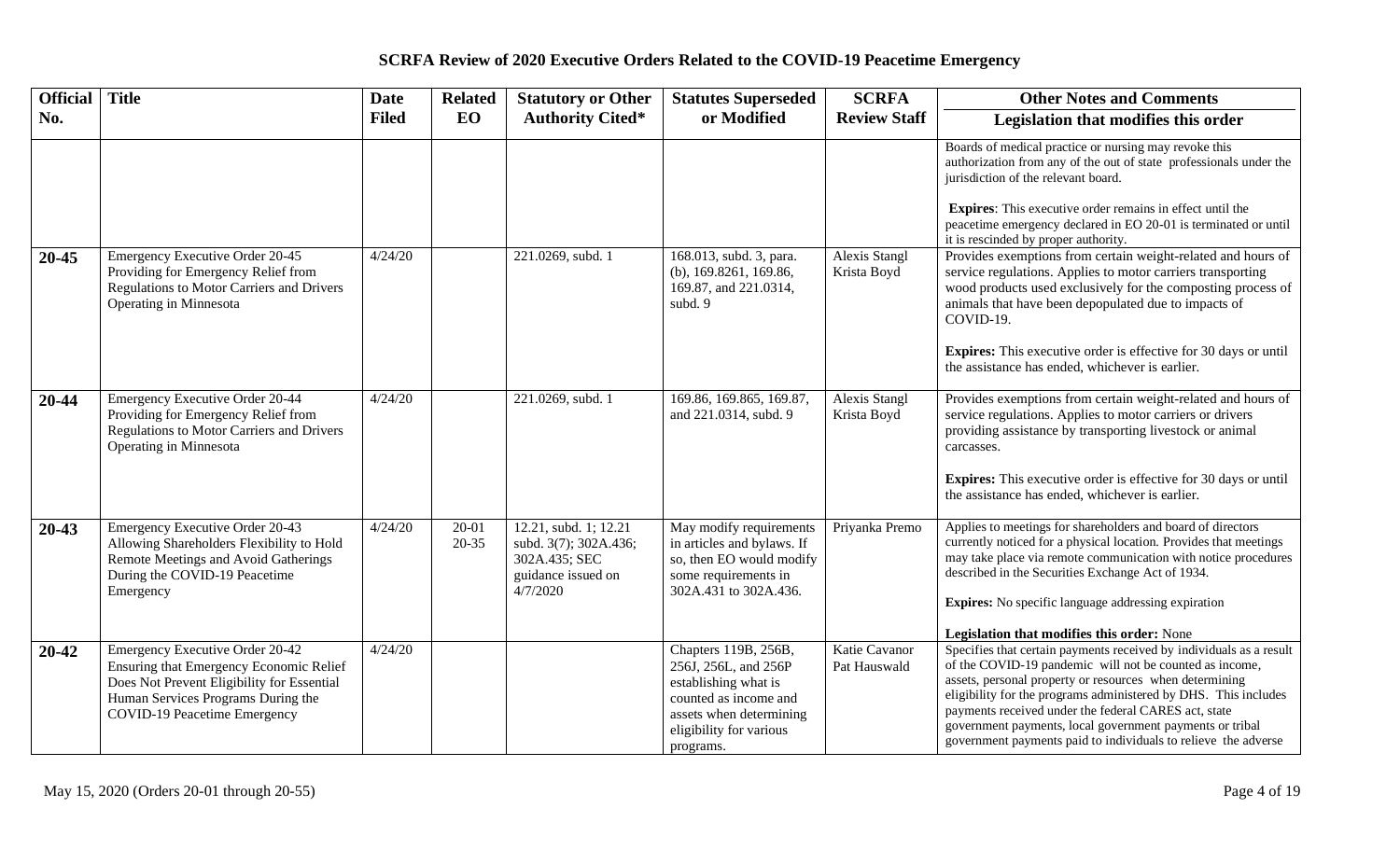| <b>Official</b> | <b>Title</b>                                                                                                                                                       | <b>Date</b>  | <b>Related</b>                      | <b>Statutory or Other</b>                                                                                                                                         | <b>Statutes Superseded</b>                 | <b>SCRFA</b>                      | <b>Other Notes and Comments</b>                                                                                                                                                                                                                                                                                                                                                                                                                                                                                                                                                                                                                                                                                                                                                                                                               |
|-----------------|--------------------------------------------------------------------------------------------------------------------------------------------------------------------|--------------|-------------------------------------|-------------------------------------------------------------------------------------------------------------------------------------------------------------------|--------------------------------------------|-----------------------------------|-----------------------------------------------------------------------------------------------------------------------------------------------------------------------------------------------------------------------------------------------------------------------------------------------------------------------------------------------------------------------------------------------------------------------------------------------------------------------------------------------------------------------------------------------------------------------------------------------------------------------------------------------------------------------------------------------------------------------------------------------------------------------------------------------------------------------------------------------|
| No.             |                                                                                                                                                                    | <b>Filed</b> | <b>EO</b>                           | <b>Authority Cited*</b>                                                                                                                                           | or Modified                                | <b>Review Staff</b>               | Legislation that modifies this order                                                                                                                                                                                                                                                                                                                                                                                                                                                                                                                                                                                                                                                                                                                                                                                                          |
|                 |                                                                                                                                                                    |              |                                     |                                                                                                                                                                   |                                            |                                   | economic impact caused by the pandemic, subject to federal<br>approval.<br><b>Expires:</b> when the peacetime emergency declared in Executive<br>Order 20-01 is terminated or until it is rescinded by proper<br>authority.                                                                                                                                                                                                                                                                                                                                                                                                                                                                                                                                                                                                                   |
| 20-41           | Emergency Executive Order 20-41<br>Authorizing and Directing the<br>Commissioner of Education to Extend the<br>Distance Learning Period and Continue to<br>Provide | 4/23/20      | $20 - 02$<br>$20-19$                | 12.21, subd. $3(11)$                                                                                                                                              | 120B.02, subd. 3<br>134.355, subd. 8       | Ann Marie<br>Lewis<br>Jenna Hofer | Expires: when the peacetime emergency declared in Executive<br>Order 20-01 is terminated or until it is rescinded by proper<br>authority                                                                                                                                                                                                                                                                                                                                                                                                                                                                                                                                                                                                                                                                                                      |
| 20-40           | Emergency Executive Order 20-40<br>Allowing Workers in Certain Non-Critical<br>Sectors to Return to Safe<br>Workplaces                                             | 4/23/20      | $20-33$ , as<br>amended<br>by 20-38 | $12.02$ ; 12.21, subd. 1;<br>12.21, subd. 3(7)                                                                                                                    | No express modification<br>of existing law | Ken Backhus<br>Andrew<br>Erickson | Allows workers in certain industrial and manufacturing<br>businesses and office-based settings (described as non-critical<br>exempt businesses) that don't involve direct interactions with the<br>public to return to work beginning on April 27. Stresses that all<br>workers who can work from home must do so. A non-critical<br>exempt business must establish and implement a COVID-19<br>Preparedness Plan prior to the return of workers and train<br>workers regarding it. Further guidance is provided on the DEED<br>website. https://mn.gov/deed/safework/<br>Misdemeanor penalties under 12.45 apply. Also provides a gross<br>misdemeanor penalty and civil liability/enforcement.<br>Expires: when the peacetime emergency declared in Executive<br>Order 20-01 is terminated or until it is rescinded by proper<br>authority. |
| 20-39           | Emergency Executive Order 20-39<br>Providing Administrative Flexibility to the<br>Department of Human Rights                                                       | 4/22/20      | $20 - 01$<br>$20 - 35$              | 12.02, subdivision 1;<br>12.21, subdivisions 1<br>and 3; Laws 2020,<br>chapter 74, article 1,<br>section 16 (cited not as<br>authority but as<br>"justification") | 363A.28                                    | Priyanka Premo                    | Laws 2020, chapter 74, article 1, section 16 suspended the<br>running of statutory deadlines governing district and appellate<br>court proceedings. EO 20-39 authorizes additional time to meet<br>statutory deadlines imposed upon administrative proceedings<br>subject to the Minnesota Human Rights Act. See Minnesota<br>Department of Human Rights website for waivers and<br>modifications.<br><b>Expires:</b> when the peacetime emergency declared in Executive<br>Order 20-01 is terminated or until it is rescinded by proper<br>authority                                                                                                                                                                                                                                                                                         |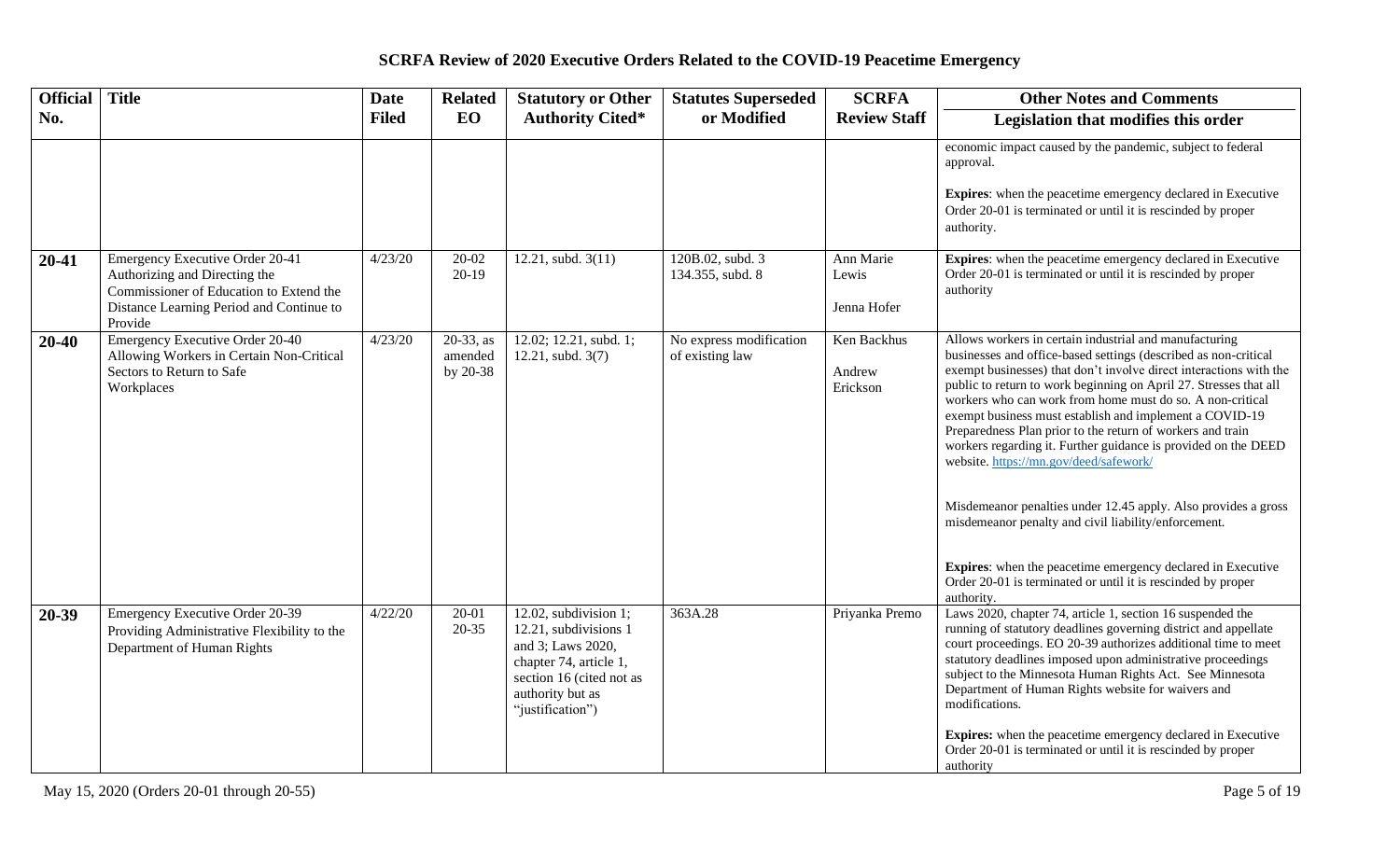| <b>Official</b> | <b>Title</b>                                                                                                                                                               | <b>Date</b>  | <b>Related</b>                  | <b>Statutory or Other</b>      | <b>Statutes Superseded</b>                             | <b>SCRFA</b>                        | <b>Other Notes and Comments</b>                                                                                                                                                                                                                                                                                                                                                                                                                                                                                                                                                                                                               |
|-----------------|----------------------------------------------------------------------------------------------------------------------------------------------------------------------------|--------------|---------------------------------|--------------------------------|--------------------------------------------------------|-------------------------------------|-----------------------------------------------------------------------------------------------------------------------------------------------------------------------------------------------------------------------------------------------------------------------------------------------------------------------------------------------------------------------------------------------------------------------------------------------------------------------------------------------------------------------------------------------------------------------------------------------------------------------------------------------|
| No.             |                                                                                                                                                                            | <b>Filed</b> | EO                              | <b>Authority Cited*</b>        | or Modified                                            | <b>Review Staff</b>                 | Legislation that modifies this order                                                                                                                                                                                                                                                                                                                                                                                                                                                                                                                                                                                                          |
|                 |                                                                                                                                                                            |              |                                 |                                |                                                        |                                     | Legislation that modifies this order: None                                                                                                                                                                                                                                                                                                                                                                                                                                                                                                                                                                                                    |
| 20-38           | <b>Emergency Executive Order 20-38</b><br>Allowing for Safe Outdoor Recreation                                                                                             | 4/17/20      | $20 - 33$<br>$20 - 18$<br>20-04 | 12.21, subdivisions 1<br>and 3 | No express modification<br>of existing law             | <b>Ben Stanley</b>                  | Amends EEO 20-33<br>Allows participation in enumerated outdoor recreational<br>activities where social distancing is maintained and where<br>there is compliance with the Outdoor Recreation and COVID-<br>19 Guidelines for Facilities and the Public developed by the<br>Minnesota Departments of Health and Natural Resources.<br>Includes a number of exceptions where closure of facilities is<br>still required.<br>Expires: effective through May 3, 2020 at 11:59 pm, until it<br>is rescinded by proper authority, or until the peacetime<br>emergency declared in Executive Order 20-01 is terminated,<br>whichever occurs earlier. |
|                 |                                                                                                                                                                            |              |                                 |                                |                                                        |                                     | Legislation that modifies this order: [none]                                                                                                                                                                                                                                                                                                                                                                                                                                                                                                                                                                                                  |
| 20-37           | Emergency Executive Order 20-37<br>Extending the Relief from Regulations for<br>Motor Carriers and Drivers Operating in<br>Minnesota Declared in Executive Order 20-<br>06 | 4/16/20      | 20-06                           | 221.0269, subd. 1              | 169.80, 169.823, 169.824,<br>169.87, 221.0314, subd. 9 | <b>Alexis Stangl</b><br>Krista Boyd | Extends the provisions of EO 20-06, which expired after 30<br>days. Like EO 20-06, this EO provides exemptions from<br>certain weight-related and hours of service regulations and<br>applies to motor carriers or drivers providing assistance by<br>transporting essential supplies including food, medical<br>supplies, and household items.<br><b>Expires:</b> This executive order is effective for 30 days or until<br>the assistance has ended, whichever is earlier.                                                                                                                                                                  |
| 20-36           | Emergency Executive Order 20-36                                                                                                                                            | 4/15/20      | None                            | 12.21, subdivision $3(10)$     | Minnesota Laws 2013,                                   | Stephanie James                     | Reduces the salary of the governor, his chief of staff, and                                                                                                                                                                                                                                                                                                                                                                                                                                                                                                                                                                                   |
|                 | Directing Salary Reductions for Certain<br>Officials                                                                                                                       |              |                                 |                                | Chapter 142, article 6,<br>section 12 (setting the     | Andrew                              | named cabinet officials by 10%.                                                                                                                                                                                                                                                                                                                                                                                                                                                                                                                                                                                                               |
|                 |                                                                                                                                                                            |              |                                 |                                | Governor's salary)                                     | Erickson                            | Explicitly excludes from reductions those state employees in                                                                                                                                                                                                                                                                                                                                                                                                                                                                                                                                                                                  |
|                 |                                                                                                                                                                            |              |                                 |                                | 15A.0815 (salaries of                                  |                                     | positions not named in the EEO whose salaries are limited<br>proportionally to the governor's salary. These positions                                                                                                                                                                                                                                                                                                                                                                                                                                                                                                                         |
|                 |                                                                                                                                                                            |              |                                 |                                | certain commissioners)                                 |                                     | include but are not limited to: executive director of the<br>Gambling Control Board, executive director of the Racing                                                                                                                                                                                                                                                                                                                                                                                                                                                                                                                         |
|                 |                                                                                                                                                                            |              |                                 |                                | 190.08, subdivision 6                                  |                                     | Commission, director of the state lottery, chair of the                                                                                                                                                                                                                                                                                                                                                                                                                                                                                                                                                                                       |
|                 |                                                                                                                                                                            |              |                                 |                                | (salary of the Adjutant                                |                                     | Metropolitan Airports Commission, ombudsman for mental                                                                                                                                                                                                                                                                                                                                                                                                                                                                                                                                                                                        |
|                 |                                                                                                                                                                            |              |                                 |                                | General and                                            |                                     | health and developmental disabilities, ombudsperson for                                                                                                                                                                                                                                                                                                                                                                                                                                                                                                                                                                                       |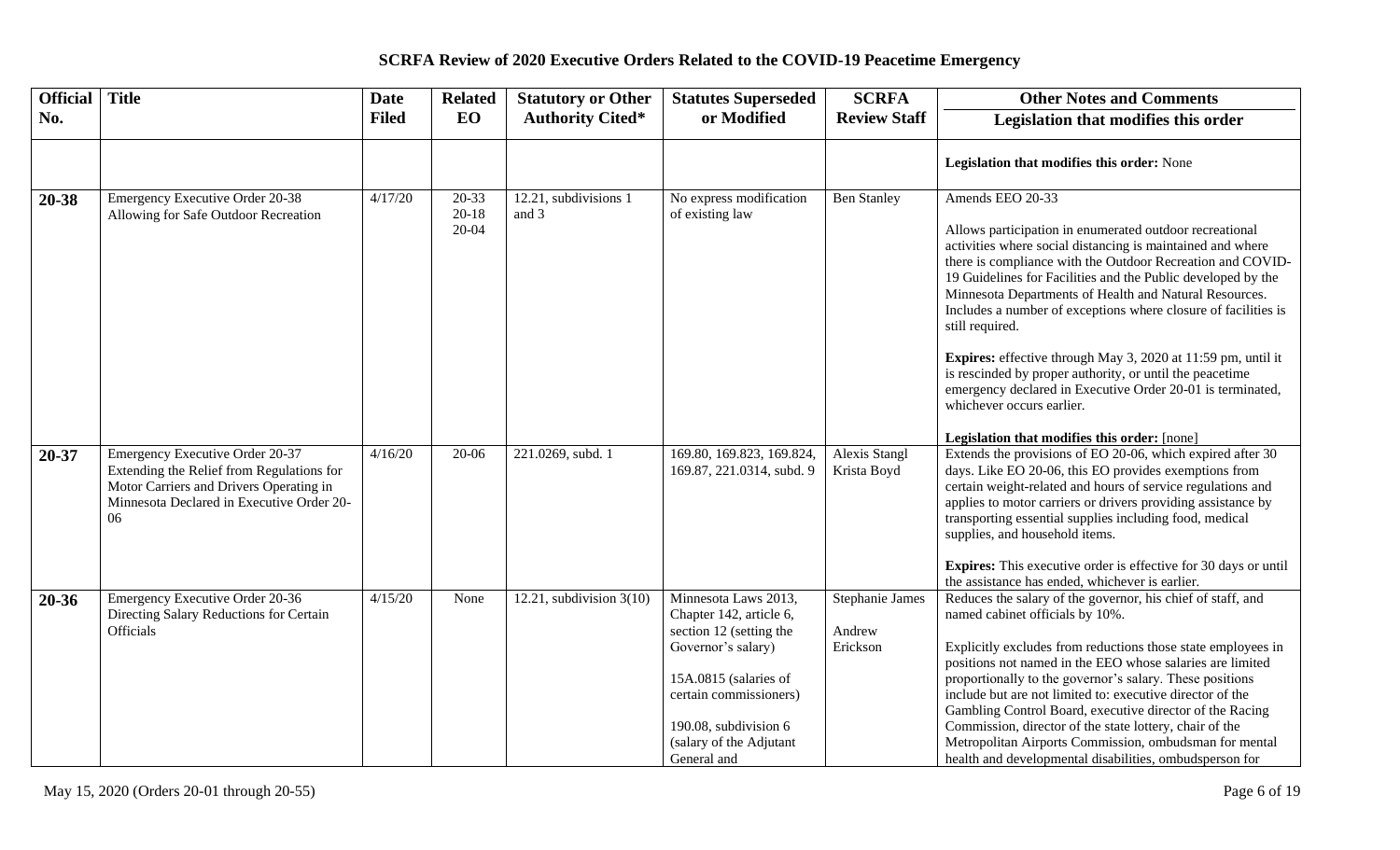| <b>Official</b> | <b>Title</b>                                                                                                                                                                                                                    | <b>Date</b>  | <b>Related</b> | <b>Statutory or Other</b>              | <b>Statutes Superseded</b>                                                                                                                                                                                                                                                                                                                                                                                   | <b>SCRFA</b>        | <b>Other Notes and Comments</b>                                                                                                                                                                                                                                                                                                                                                                                                                                                                 |
|-----------------|---------------------------------------------------------------------------------------------------------------------------------------------------------------------------------------------------------------------------------|--------------|----------------|----------------------------------------|--------------------------------------------------------------------------------------------------------------------------------------------------------------------------------------------------------------------------------------------------------------------------------------------------------------------------------------------------------------------------------------------------------------|---------------------|-------------------------------------------------------------------------------------------------------------------------------------------------------------------------------------------------------------------------------------------------------------------------------------------------------------------------------------------------------------------------------------------------------------------------------------------------------------------------------------------------|
| No.             |                                                                                                                                                                                                                                 | <b>Filed</b> | EO             | <b>Authority Cited*</b>                | or Modified                                                                                                                                                                                                                                                                                                                                                                                                  | <b>Review Staff</b> | Legislation that modifies this order                                                                                                                                                                                                                                                                                                                                                                                                                                                            |
|                 |                                                                                                                                                                                                                                 |              |                |                                        | commissioner of military<br>affairs)<br>16E.02 and the<br>Managerial Plan<br>adopted pursuant to<br>Minnesota Statutes 2019,<br>section 43A.18,<br>subdivision 3 (salary of<br>the chief information<br>office)<br>Supersedes Office of the<br>Governor Compensation<br>Plan adopted pursuant to<br>Minnesota Statutes 2019,<br>section 43A.18,<br>subdivision 4(b) (salary of<br>Governor's chief of staff) |                     | corrections, school trust lands director, commissioners of the<br>Public Utilities Commission, executive director of the<br>Minnesota State Retirement System, executive director of the<br>Public Employee Retirement Association, and executive<br>director of the Teachers Retirement Association.<br><b>Expires:</b> January 1, 2021, or until rescinded by proper<br>authority<br>Legislation that modifies this order: None                                                               |
| 20-35           | Emergency Executive Order 20-35<br>Extending the COVID-19 Peacetime<br>Emergency Declared in Executive Order<br>20-01                                                                                                           | 04/13/20     | 20-01          | 12.31, subd. 2(b)                      | No express modification<br>of existing law.                                                                                                                                                                                                                                                                                                                                                                  | Stephanie James     | Includes Executive Council Resolution on Executive Order<br>20-35 (Extending the COVID-19 Peacetime Emergency<br>Declared in Executive Order 20-01) and the extension of the<br>peacetime emergency declared in Executive Order 20-01<br>through May 13, 2020<br><b>Expires:</b> This extends the peacetime emergency declared in<br>EEO 20-01 by 30 days. The governor issued a letter on April<br>13, 2020 that describes a process the governor intends to<br>follow for further extensions. |
| $20 - 34$       | Emergency Executive Order 20-34<br>Protecting Minnesota's First Responders by<br>Directing the Commissioner of Health to<br>Share Information with the Department of<br>Public Safety, 911 Dispatchers, and First<br>Responders | 04/10/20     | 20-01          | 13.3805, subdivision<br>1(b)(3); 13.09 | No express modification;<br>possible that direction to<br>only maintain data as long<br>as necessary modifies<br>retention policy approved<br>pursuant to 138.17.                                                                                                                                                                                                                                            | Priyanka Premo      | 13.3805, subdivision $1(b)(3)$ provides discretionary authority to<br>release private health data.<br>Directs the Department of Health to release addresses of<br>contagious individuals to first responders through the Department<br>of Public Safety. Shared data must remain confidential and must<br>be maintained only as long as necessary to accomplish purpose of<br>the EO.                                                                                                           |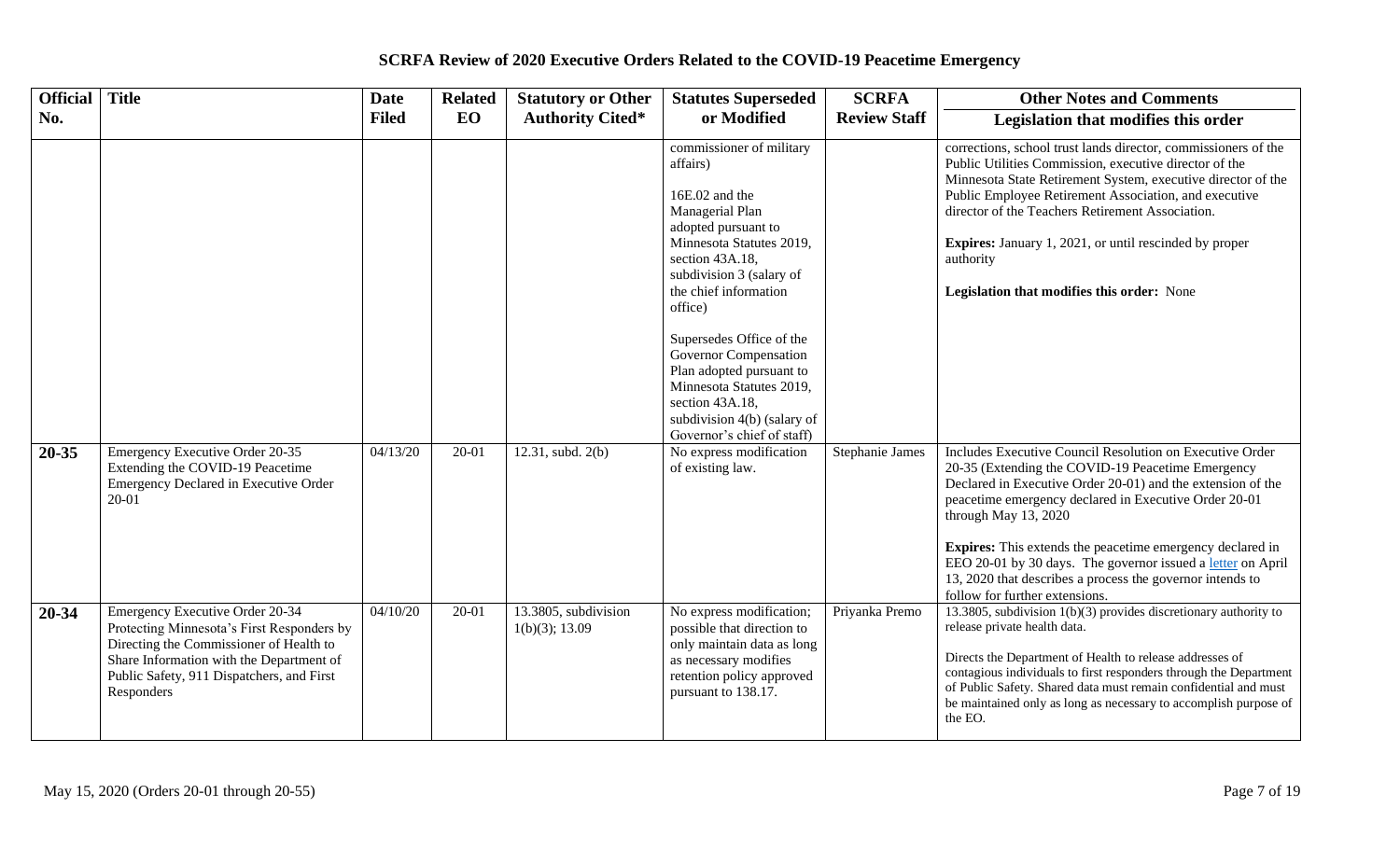| <b>Title</b><br>Official<br><b>Date</b>                                                                                                                                         |                                                                          | <b>Statutory or Other</b>              | <b>Statutes Superseded</b>                                                                                              | <b>SCRFA</b>               | <b>Other Notes and Comments</b>                                                                                                                                                                                                                                                                                                                                                                                                                                                                                                                                                                                                                                                                                                                                                                                                                                                                                                                                                                                                                                                                                                                                                                                                                                                                                                                                                                                                                                                                                                                                                                                                                                                                                   |
|---------------------------------------------------------------------------------------------------------------------------------------------------------------------------------|--------------------------------------------------------------------------|----------------------------------------|-------------------------------------------------------------------------------------------------------------------------|----------------------------|-------------------------------------------------------------------------------------------------------------------------------------------------------------------------------------------------------------------------------------------------------------------------------------------------------------------------------------------------------------------------------------------------------------------------------------------------------------------------------------------------------------------------------------------------------------------------------------------------------------------------------------------------------------------------------------------------------------------------------------------------------------------------------------------------------------------------------------------------------------------------------------------------------------------------------------------------------------------------------------------------------------------------------------------------------------------------------------------------------------------------------------------------------------------------------------------------------------------------------------------------------------------------------------------------------------------------------------------------------------------------------------------------------------------------------------------------------------------------------------------------------------------------------------------------------------------------------------------------------------------------------------------------------------------------------------------------------------------|
| No.<br><b>Filed</b>                                                                                                                                                             | EO                                                                       | <b>Authority Cited*</b>                | or Modified                                                                                                             | <b>Review Staff</b>        | Legislation that modifies this order                                                                                                                                                                                                                                                                                                                                                                                                                                                                                                                                                                                                                                                                                                                                                                                                                                                                                                                                                                                                                                                                                                                                                                                                                                                                                                                                                                                                                                                                                                                                                                                                                                                                              |
|                                                                                                                                                                                 |                                                                          |                                        |                                                                                                                         |                            | <b>Expires:</b> when the peacetime emergency declared in Executive<br>Order 20-01 is terminated or until it is rescinded by proper<br>authority.                                                                                                                                                                                                                                                                                                                                                                                                                                                                                                                                                                                                                                                                                                                                                                                                                                                                                                                                                                                                                                                                                                                                                                                                                                                                                                                                                                                                                                                                                                                                                                  |
|                                                                                                                                                                                 |                                                                          |                                        |                                                                                                                         |                            | Legislation that modifies this order: None                                                                                                                                                                                                                                                                                                                                                                                                                                                                                                                                                                                                                                                                                                                                                                                                                                                                                                                                                                                                                                                                                                                                                                                                                                                                                                                                                                                                                                                                                                                                                                                                                                                                        |
| Emergency Executive Order 20-33<br>04/08/20<br>20-33<br>Extending Stay at Home Order and<br>Temporary Closure of Bars, Restaurants,<br>and Other Places of Public Accommodation | 20-20<br>$20 - 18$<br>20-08<br>$20 - 04$<br>Later<br>amended<br>by 20-38 | 12.02, subd. 1;<br>12.21, subd.1 and 3 | See discussion of the<br>governor's interpretation<br>of section 12.45 in the<br>"Other Notes and<br>Comments" section. | Chris Stang<br>Ken Backhus | Bar and restaurant closure extended until 5/4.<br>Technically, rescinds EO 20-20 (Stay at Home Order) as of<br>$4/9$ , and replaces it with this (in effect until $5/4$ ).<br>Refinements and clarifications to the critical services<br>exemptions for Stay at Home. A few to note: landscape and<br>garden centers (6c-ii/iii), hunting and fishing licenses (6i-vi),<br>firearm stores (60-ii), arts and crafts stores for mask supplies<br>(60-iii), appliance sales and service, (6aa-iii) minimum basic<br>operations (6jj), (maintain and preserve inventory and plant<br>and equipment). Incorporates the updated (from 3/28/19) US<br>Department of Homeland Security's Guidance on Essential<br>Critical Infrastructure Workforce (which is attached to the<br>order).<br>The DEED website includes the following as a summary of<br>the order's significant modifications from earlier orders<br>relating to exempted workers<br>https://mn.gov/deed/assets/critical-worker-summary-<br>ACC tcm1045-427282.pdf<br>and this as general guidance on the order.<br>https://mn.gov/deed/newscenter/covid/business-exemptions/<br>Provides for a misdemeanor penalty for violation pursuant to<br>section 12.45. Also purports to provide gross misdemeanor<br>penalties and attorney general enforcement (no statutory<br>citation provided). The governor's office via email contends<br>that section 12.45 is an authorization by the legislature to the<br>governor to designate the penalties for violations of chapter<br>12 or an EO issued pursuant to chapter 12.<br><b>Expires:</b> This executive order remains in effect until the<br>peacetime emergency declared in EO 20-01 is terminated or |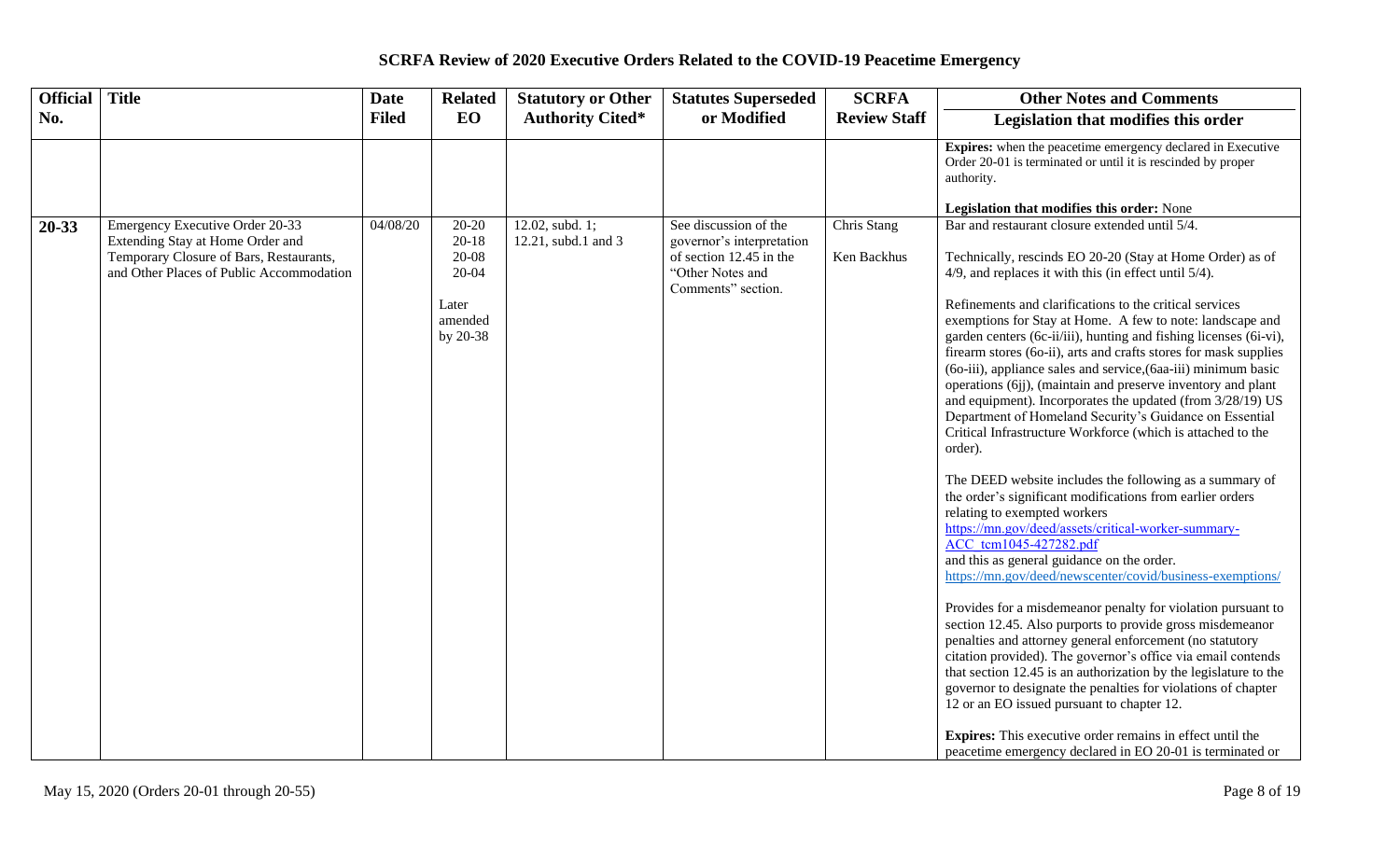| <b>Official</b> | <b>Title</b>                                                                                                                                              | <b>Date</b>  | <b>Related</b> | <b>Statutory or Other</b>           | <b>Statutes Superseded</b>                                                                                                                                                                      | <b>SCRFA</b>                 | <b>Other Notes and Comments</b>                                                                                                                                                                                                                                                                                                                                                                                                                                                                                                                                                                                                                                                                                                                                                                                                                                                                                                                                                                                                                                                                                                                                                                                                                                                                                                                                                                                         |
|-----------------|-----------------------------------------------------------------------------------------------------------------------------------------------------------|--------------|----------------|-------------------------------------|-------------------------------------------------------------------------------------------------------------------------------------------------------------------------------------------------|------------------------------|-------------------------------------------------------------------------------------------------------------------------------------------------------------------------------------------------------------------------------------------------------------------------------------------------------------------------------------------------------------------------------------------------------------------------------------------------------------------------------------------------------------------------------------------------------------------------------------------------------------------------------------------------------------------------------------------------------------------------------------------------------------------------------------------------------------------------------------------------------------------------------------------------------------------------------------------------------------------------------------------------------------------------------------------------------------------------------------------------------------------------------------------------------------------------------------------------------------------------------------------------------------------------------------------------------------------------------------------------------------------------------------------------------------------------|
| No.             |                                                                                                                                                           | <b>Filed</b> | <b>EO</b>      | <b>Authority Cited*</b>             | or Modified                                                                                                                                                                                     | <b>Review Staff</b>          | Legislation that modifies this order                                                                                                                                                                                                                                                                                                                                                                                                                                                                                                                                                                                                                                                                                                                                                                                                                                                                                                                                                                                                                                                                                                                                                                                                                                                                                                                                                                                    |
|                 |                                                                                                                                                           |              |                |                                     |                                                                                                                                                                                                 |                              | until it is rescinded by proper authority. However, see above<br>for information on 5/4/2020 limitations.                                                                                                                                                                                                                                                                                                                                                                                                                                                                                                                                                                                                                                                                                                                                                                                                                                                                                                                                                                                                                                                                                                                                                                                                                                                                                                               |
| 20-32           | Emergency Executive Order 20-32<br>Ensuring that Healthcare Providers Can<br>Respond Quickly and Safely During the<br><b>COVID-19 Peacetime Emergency</b> | 04/08/20     | $20 - 01$      |                                     | M.S.144.551;144A.07;<br>144A.073;144.121;256.04<br>5; 626.556; 626.557<br>Various provisions in<br>chapters<br>62D;62J;62Q;144;<br>144A;144D;144G;<br>144H;146A;146B;148;14<br>9A;153A;157; 327 | Katie Cavanor                | Authorizes the commissioner of health to delay, waive or<br>modify provisions relating to the hospital and nursing home<br>moratoriums; the use of x ray technologies; and administrative<br>appeals, reconsiderations or reviews involving the department.<br>Authorizes the commissioner to delay, waive, or modify the<br>scope, timelines, reporting requirements and activities of state<br>funded grants to allow the recipient of the grants to use the<br>funds instead to respond to COVID-19.<br>Authorizes the commissioner to establish and regulate<br>temporary alternative health care facilities.<br>Authorizes the commissioner to grant variances on an<br>individual basis to rules within the commissioner's authority<br>that do not affect the health and safety of any person in a<br>licensed program.<br>Authorizes the commissioner to grant blanket variances to rules<br>governing any licensed program within the commissioner's<br>jurisdiction.<br>Requires notice to the legislature and public posting of any<br>delay, waiver, or modification within 48 hours. Requires a<br>report to legislature within 60 days of the end of the emergency<br>summarizing statutes and rules delayed, waived or modified.<br>Expires: This executive order remains in effect until the<br>peacetime emergency declared in EO 20-01 is terminated or until<br>it is rescinded by proper authority. |
| $20 - 31$       | Emergency Executive Order 20-31<br>Providing for Relief from Regulations to<br><b>Certain Motor Carriers and Drivers</b><br>Operating in Minnesota        | 04/08/20     |                |                                     | M.S. 169.87, subd. 1 and<br>2                                                                                                                                                                   | Alexis Stangl<br>Krista Boyd | Provides an exemption to seasonal load restrictions on state<br>and local roads for vehicles used to pump or transport sewage<br>from septic systems while the vehicle is providing emergency<br>septic system pumping services.<br><b>Expires:</b> June 1, 2020.                                                                                                                                                                                                                                                                                                                                                                                                                                                                                                                                                                                                                                                                                                                                                                                                                                                                                                                                                                                                                                                                                                                                                       |
| $20 - 29$       | <b>Emergency Executive Order 20-29</b><br>Amending Executive Order 20-05 to<br><b>Expedite State Unemployment Insurance</b>                               | 04/06/20     | $20 - 05$      | Amends EO 20-05 that<br>cites 12.21 | M.S. 268.085, subd. 3                                                                                                                                                                           | Carlon Fontaine              | This EO also contains a requirement that employers notify<br>separated employees that they can apply to unemployment<br>benefits. This is pursuant to federal law (the Emergency<br>Unemployment Insurance Stabilization and Access Act                                                                                                                                                                                                                                                                                                                                                                                                                                                                                                                                                                                                                                                                                                                                                                                                                                                                                                                                                                                                                                                                                                                                                                                 |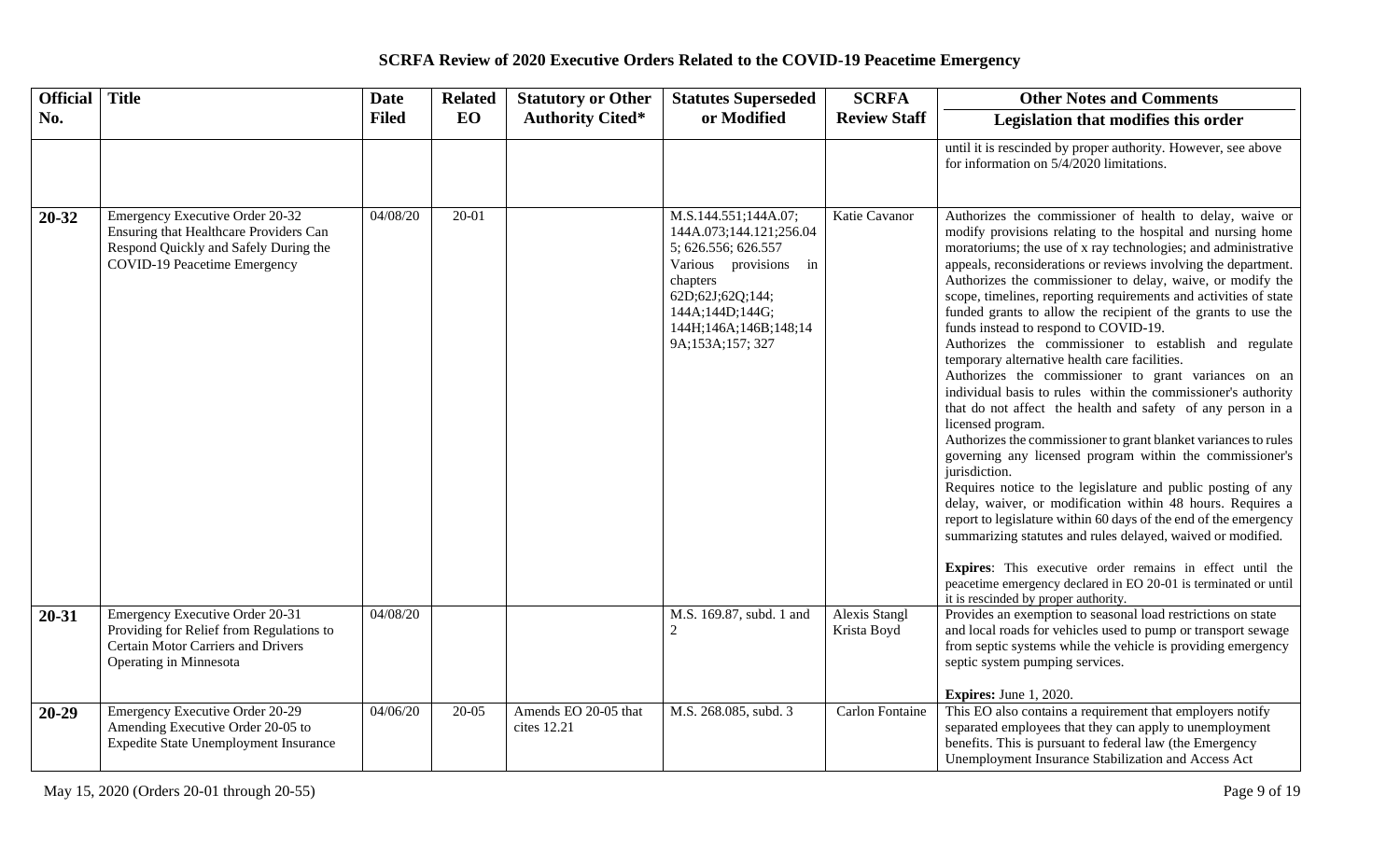| <b>Official</b> | <b>Title</b>                                                                                                                                                                                                                                               | <b>Date</b>  | <b>Related</b> | <b>Statutory or Other</b>                | <b>Statutes Superseded</b>                                                                        | <b>SCRFA</b>                        | <b>Other Notes and Comments</b>                                                                                                                                                                                                                                                                                                                                                                                                                                                                                                                                                                                                                                                                                                                                                                                                                          |
|-----------------|------------------------------------------------------------------------------------------------------------------------------------------------------------------------------------------------------------------------------------------------------------|--------------|----------------|------------------------------------------|---------------------------------------------------------------------------------------------------|-------------------------------------|----------------------------------------------------------------------------------------------------------------------------------------------------------------------------------------------------------------------------------------------------------------------------------------------------------------------------------------------------------------------------------------------------------------------------------------------------------------------------------------------------------------------------------------------------------------------------------------------------------------------------------------------------------------------------------------------------------------------------------------------------------------------------------------------------------------------------------------------------------|
| No.             |                                                                                                                                                                                                                                                            | <b>Filed</b> | <b>EO</b>      | <b>Authority Cited*</b>                  | or Modified                                                                                       | <b>Review Staff</b>                 | Legislation that modifies this order                                                                                                                                                                                                                                                                                                                                                                                                                                                                                                                                                                                                                                                                                                                                                                                                                     |
|                 | Benefits During the COVID-19 Peacetime<br>Emergency                                                                                                                                                                                                        |              |                |                                          |                                                                                                   |                                     | "EUISSAA") and imposing the requirement on employers<br>will allow the state to receive an infusion of federal funds to<br>the Minnesota unemployment trust fund.<br><b>Expires:</b> This executive order remains in effect until the<br>peacetime emergency declared in EO 20-01 is terminated or until<br>it is rescinded by proper authority.                                                                                                                                                                                                                                                                                                                                                                                                                                                                                                         |
| 20-28           | <b>Emergency Executive Order 20-28</b><br>Allowing Out-of-State Mental Health<br>Providers to Render Telehealth Aid and<br>Permitting Certain Licensing Boards to<br>Provide License and Registration Relief<br>During the COVID-19 Peacetime<br>Emergency | 04/06/20     |                | 12.42                                    | Licensing provisions in<br>chapter 148; 148E; 148B;<br>150A.09; 150A.09;<br>155A.25; and 154.15   | Katie Cavanor                       | Authorizes out of state mental health providers who hold<br>current a license in good standing issued by another state to<br>render aid involving their skills in Minnesota by telehealth<br>without obtaining a license to practice in Minnesota.<br>Authorizes the board of dentistry and the board of<br>cosmetologist examiners to waive late fees for license<br>renewal. Authorizes the board of barber examiners to extend<br>the deadline for renewing shop registrations.<br><b>Expires:</b> This executive order remains in effect until the<br>peacetime emergency declared in EO 20-01 is terminated or until<br>it is rescinded by proper authority. However, the deadline for<br>barber shop registration renewals is extended from June 30,2020<br>until July 31,2020 or 30 days following the termination of the<br>peacetime emergency. |
| $20 - 27$       | Emergency Executive Order 20-27 -<br>Providing for Emergency Relief from<br><b>Regulations to Motor Carriers and Drivers</b><br>Operating in Minnesota.                                                                                                    | 04/03/20     |                | 221.0269, s. 1                           | 221.0314, s. 9                                                                                    | <b>Alexis Stangl</b><br>Krista Boyd | Provides exemptions from certain hours of service<br>regulations. Applies to motor carriers or drivers providing<br>assistance by transporting livestock feed and fertilizer used<br>for spring crop planting.<br><b>Expires:</b> This executive order is effective for 30 days or until<br>the assistance has ended, whichever is earlier.                                                                                                                                                                                                                                                                                                                                                                                                                                                                                                              |
| $20 - 26$       | Emergency Executive Order 20-26<br>Ensuring Continuing Operations of the<br>Medical Cannabis Program during the<br><b>COVID-19 Peacetime Emergency</b>                                                                                                     | 03/31/20     |                | $12.02$ , subd.1;<br>12.21, subd.1 and 3 | 152.27, subd. 3;<br>152.30;<br>152.27, subd.4;<br>152.25, subd.1;<br>152.29 subd.3; and<br>152.30 | Katie Cavanor                       | Extends enrollment to the medical cannabis program if a<br>patient's enrollment is set to expire during the emergency<br>period; permits the certification of a qualifying medical<br>condition to be conducted by a health care practitioner<br>through videoconference, telephone or other remote means<br>and the need for an in person visit is suspended; permits the<br>commissioner to register emergency temporary caregivers and<br>permits caregivers to serve more than one patient; permits<br>cannabis manufacturers to use curbside pick up to dispense to<br>patients or their registered caregivers.                                                                                                                                                                                                                                     |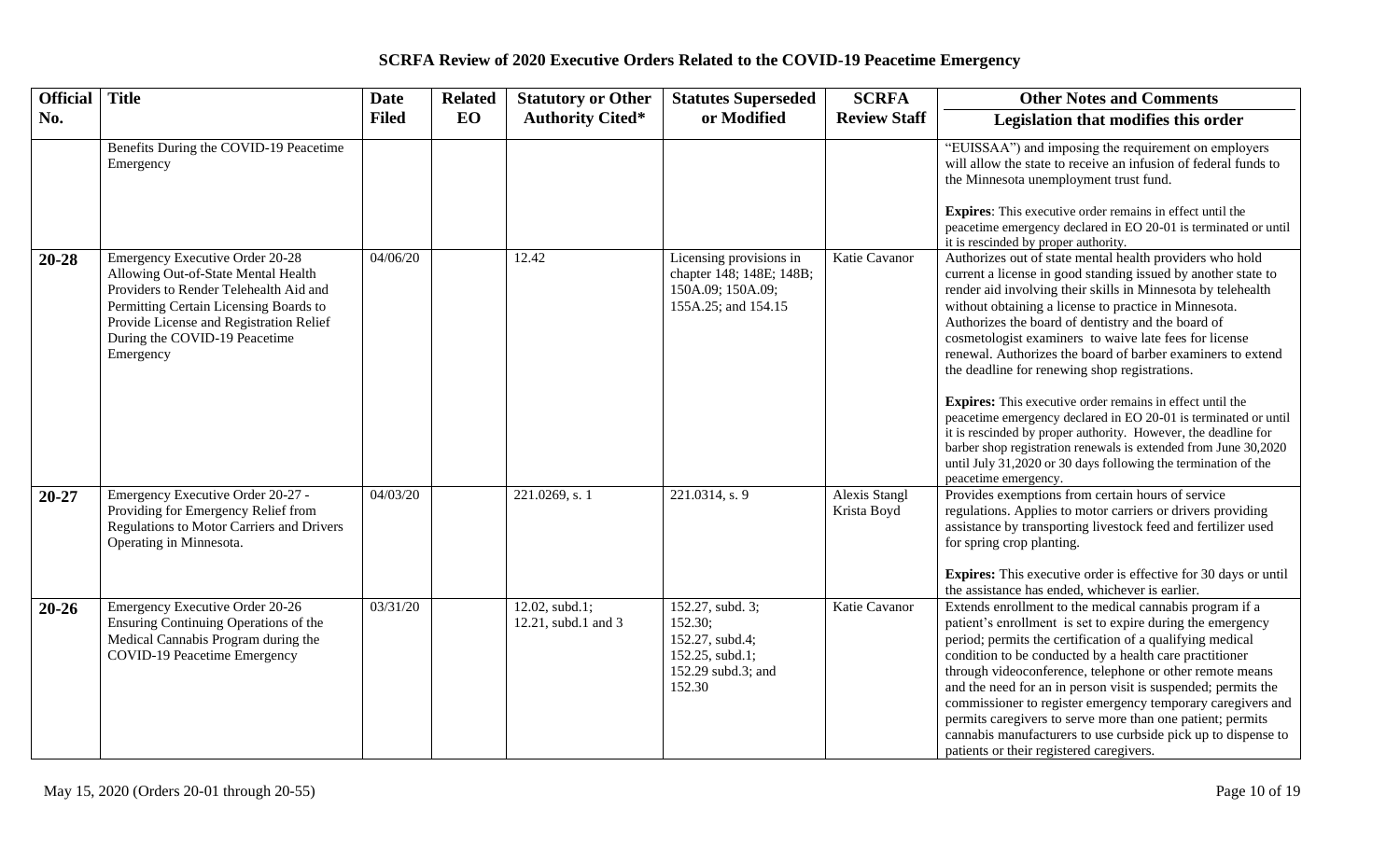| <b>Official</b> | <b>Title</b>                                                                                                                                                                                | <b>Date</b>  | <b>Related</b> | <b>Statutory or Other</b>                                         | <b>Statutes Superseded</b>                                                                                                                                                                                                                                                                                                                                                                                                 | <b>SCRFA</b>                                        | <b>Other Notes and Comments</b>                                                                                                                                                                                                                                                                                                                                                                                                                                                                                      |
|-----------------|---------------------------------------------------------------------------------------------------------------------------------------------------------------------------------------------|--------------|----------------|-------------------------------------------------------------------|----------------------------------------------------------------------------------------------------------------------------------------------------------------------------------------------------------------------------------------------------------------------------------------------------------------------------------------------------------------------------------------------------------------------------|-----------------------------------------------------|----------------------------------------------------------------------------------------------------------------------------------------------------------------------------------------------------------------------------------------------------------------------------------------------------------------------------------------------------------------------------------------------------------------------------------------------------------------------------------------------------------------------|
| No.             |                                                                                                                                                                                             | <b>Filed</b> | EO             | <b>Authority Cited*</b>                                           | or Modified                                                                                                                                                                                                                                                                                                                                                                                                                | <b>Review Staff</b>                                 | Legislation that modifies this order                                                                                                                                                                                                                                                                                                                                                                                                                                                                                 |
|                 |                                                                                                                                                                                             |              |                |                                                                   |                                                                                                                                                                                                                                                                                                                                                                                                                            |                                                     | Expires: This executive order remains in effect until the<br>peacetime emergency declared in EO 20-01 is terminated or until<br>it is rescinded by proper authority.<br>However, for patient enrollments to the medical cannabis<br>program that expire beginning March 21, 2020 through seven<br>days after the end of the peacetime emergency are extended to<br>expire August 1, 2020 or 60 days after the end of the peacetime<br>emergency, whichever is later.                                                 |
| $20 - 25$       | Emergency Executive Order 20-25<br>Authorizing Peace Officers, Firefighters,<br>and Security-Related Licensing Boards to<br>Modify Requirements During the COVID-<br>19 Peacetime Emergency | 03/31/20     |                | 12.21, subd. 1                                                    | Appears to partially<br>supersede the<br>requirements in: section<br>299N.05 that a firefighter<br>receive 72 hours of<br>continuing education in<br>the preceding three years;<br>section 326.3361 that a<br>private<br>detective/protective agent<br>licensee receive six hours<br>of training per year; and<br>section 326.3381 that a<br>private<br>detective/protective agent<br>license be for a two-year<br>period. | Chris Turner<br>Ken Backhus                         | Delays peace officer and firefighter license renewal deadlines<br>until Jan 1, 2021, and private detective renewal until 60 days<br>after emergency ends.<br><b>Expires:</b> This executive order remains in effect until the<br>peacetime emergency declared in EO 20-01 is terminated or<br>until it is rescinded by proper authority. However, the<br>substantive language of the EO (references to "January 1,<br>2021" and "60 days after emergency ends") would indicate an<br>impact potentially beyond this. |
| $20 - 24$       | Emergency Executive Order 20-24<br>Providing for Emergency Relief from<br><b>Regulations to Motor Carriers and Drivers</b><br>Operating in Minnesota                                        | 03/27/20     |                | 221.0269, s. 1                                                    | 169.86, 169.865, 169.87,<br>and 221.0314, subdivision<br>9                                                                                                                                                                                                                                                                                                                                                                 | <b>Alexis Stangl</b><br>Krista Boyd                 | Provides exemptions from certain weight-related and hours of<br>service regulations. Applies to motor carriers or drivers<br>providing assistance by transporting livestock.<br><b>Expires:</b> This executive order is effective for 30 days or until<br>the assistance has ended, whichever is earlier.                                                                                                                                                                                                            |
| $20 - 23$       | Emergency Executive Order 20-23<br>Authorizing Minnesota Health-Related<br>Licensing Boards to Modify Requirements<br>During the COVID-19 Peacetime<br>Emergency                            | 03/27/20     |                | M.S. sec. 12.02<br>M.S. sec. 12.21, s. 1<br>M.S. sec. 12.21, s. 3 | M.S. $148.212 -$ the order<br>authorizes the Board of<br>Nursing to renew or<br>extend temporary permits<br>beyond time limit in<br>statute                                                                                                                                                                                                                                                                                | Stephanie James<br>Katie Cavanor<br>Dennis Albrecht | The order authorizes certain additional actions that are not<br>necessarily in conflict with statute:<br>1) the order authorizes the health-related licensing boards and<br>the Emergency Medical Services Regulatory Board to modify<br>licensing and continuing education process. The Boards have                                                                                                                                                                                                                 |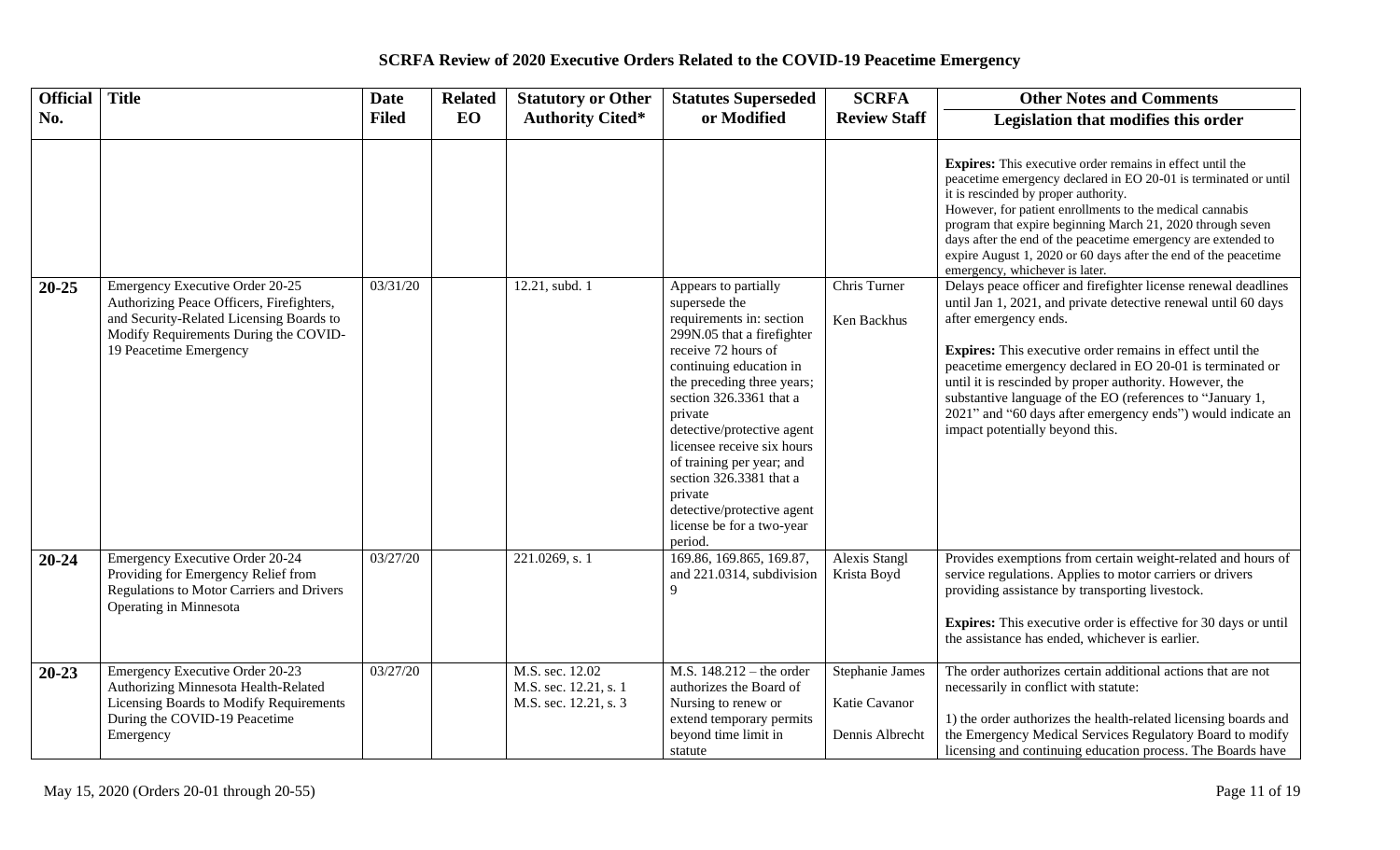| <b>Official</b> | <b>Title</b>                                                                                                                                                           | <b>Date</b>  | <b>Related</b> | <b>Statutory or Other</b>                                                                                                                                                                              | <b>Statutes Superseded</b>                                                                                                                                                                               | <b>SCRFA</b>                                                  | <b>Other Notes and Comments</b>                                                                                                                                                                                                                                                                                                                                                                                                                                                                                                                                                                                                                                                                                                                                                                                                                                                                                                                                                                                                                                                                                                                                                                                                                                                                                                                       |
|-----------------|------------------------------------------------------------------------------------------------------------------------------------------------------------------------|--------------|----------------|--------------------------------------------------------------------------------------------------------------------------------------------------------------------------------------------------------|----------------------------------------------------------------------------------------------------------------------------------------------------------------------------------------------------------|---------------------------------------------------------------|-------------------------------------------------------------------------------------------------------------------------------------------------------------------------------------------------------------------------------------------------------------------------------------------------------------------------------------------------------------------------------------------------------------------------------------------------------------------------------------------------------------------------------------------------------------------------------------------------------------------------------------------------------------------------------------------------------------------------------------------------------------------------------------------------------------------------------------------------------------------------------------------------------------------------------------------------------------------------------------------------------------------------------------------------------------------------------------------------------------------------------------------------------------------------------------------------------------------------------------------------------------------------------------------------------------------------------------------------------|
| No.             |                                                                                                                                                                        | <b>Filed</b> | <b>EO</b>      | <b>Authority Cited*</b>                                                                                                                                                                                | or Modified                                                                                                                                                                                              | <b>Review Staff</b>                                           | Legislation that modifies this order                                                                                                                                                                                                                                                                                                                                                                                                                                                                                                                                                                                                                                                                                                                                                                                                                                                                                                                                                                                                                                                                                                                                                                                                                                                                                                                  |
|                 |                                                                                                                                                                        |              |                |                                                                                                                                                                                                        | M.S. sec. $214.075 -$ the<br>order allows health-<br>related licensing boards to<br>modify the statutory<br>requirement for criminal<br>background checks for<br>health-related licenses                 |                                                               | the authority to make rules on these topics (M.S. sec. 214.12,<br>s. 1). This doesn't necessarily supersede or conflict with<br>statute, but choices the boards make could conflict with<br>statute and/or could be made without a full rulemaking<br>process. (Arguably, the good cause exemption could be<br>invoked to amend rules through an abbreviated process, based<br>on a public health emergency, under current law.)<br>2) The order authorizes the Board of Pharmacy to limit<br>dispensing of chloroquine and hydroxychloroquine. The<br>Board is authorized under current law to regulate the<br>"wholesale and retail sale of drugs" This order allows the<br>board to take this action without adopting rules through a<br>rulemaking process.<br><b>Expires:</b> This executive order remains in effect until the<br>peacetime emergency declared in EO 20-01 is terminated or until<br>it is rescinded by proper authority.<br>However, continuing education requirements are deferred until<br>the first reporting cycle following the termination of the<br>peacetime emergency. Also, any individual who was granted a<br>license without the submission of fingerprints must undergo a<br>new criminal background check as part of their first renewal<br>application following the termination of the peacetime<br>emergency. |
| 20-22           | Emergency Executive Order 20-22<br>Authorizing the State Auditor to<br><b>Temporarily Suspend Reporting</b><br>Requirements During the COVID-19<br>Peacetime Emergency | 03/27/20     |                | M.S. sec. 12.02, s. 1                                                                                                                                                                                  | "[A]ny state law to the<br>contrary"<br>Reporting deadlines in<br>Chapter 6                                                                                                                              | Andrew<br>Erickson<br><b>Bjorn</b> Arneson<br>Stephanie James | <b>Expires:</b> This executive order remains in effect until the<br>peacetime emergency declared in Executive Order 20-01 is<br>terminated or until it is rescinded by proper authority                                                                                                                                                                                                                                                                                                                                                                                                                                                                                                                                                                                                                                                                                                                                                                                                                                                                                                                                                                                                                                                                                                                                                               |
| $20 - 21$       | Emergency Executive Order 20-21<br>Clarifying Application of Executive Order<br>20-07 to Allow for Coverage of Employees<br>of Constitutional Officers                 | 03/27/20     | 20-07          | None cited for authority<br>of the governor to<br>authorize constitutional<br>officers to adopt<br>COVID-19 leave for<br>their employees or to<br>transfer personnel or<br>functions of their offices. | Chapter 14 (rulemaking)<br>for changes to rules that<br>had been adopted under<br>43A.04, subd. 3.<br>43A.04, subd. 4 (notice<br>and comment prior to<br>implementation for<br>necessary deviations from | Stephanie James<br>Andrew<br>Erickson                         | Also suspends certain collective bargaining provisions related<br>to work hours, schedules, and locations; leave approval;<br>seniority; and employee job reassignments.<br>Expires: This executive order remains in effect until the<br>peacetime emergency declared in Executive Order 20-01 is<br>terminated or until it is rescinded by proper authority                                                                                                                                                                                                                                                                                                                                                                                                                                                                                                                                                                                                                                                                                                                                                                                                                                                                                                                                                                                          |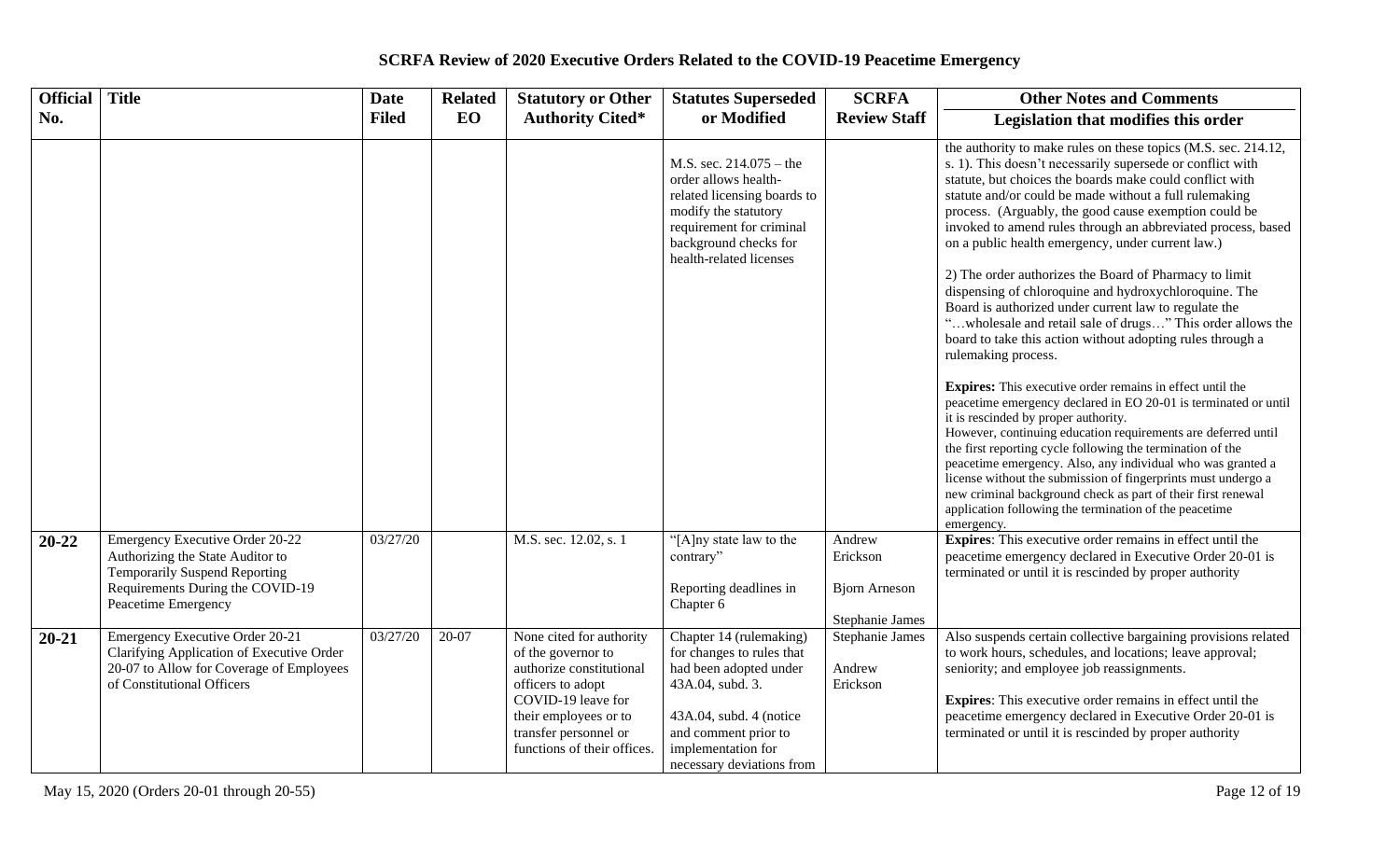| <b>Official</b> | <b>Title</b>                                                             | <b>Date</b>  | <b>Related</b>               | <b>Statutory or Other</b>                                                                                                                                                                                                                                                                             | <b>Statutes Superseded</b>                                                                                                                                                                                                       | <b>SCRFA</b>               | <b>Other Notes and Comments</b>                                                                                                                                                                                                                                                                                                                                                                                                                                                                                                                                                                                                                                                                                                                                                                                                                                                                                                                                                                                                                                                                                                    |
|-----------------|--------------------------------------------------------------------------|--------------|------------------------------|-------------------------------------------------------------------------------------------------------------------------------------------------------------------------------------------------------------------------------------------------------------------------------------------------------|----------------------------------------------------------------------------------------------------------------------------------------------------------------------------------------------------------------------------------|----------------------------|------------------------------------------------------------------------------------------------------------------------------------------------------------------------------------------------------------------------------------------------------------------------------------------------------------------------------------------------------------------------------------------------------------------------------------------------------------------------------------------------------------------------------------------------------------------------------------------------------------------------------------------------------------------------------------------------------------------------------------------------------------------------------------------------------------------------------------------------------------------------------------------------------------------------------------------------------------------------------------------------------------------------------------------------------------------------------------------------------------------------------------|
| No.             |                                                                          | <b>Filed</b> | EO                           | <b>Authority Cited*</b>                                                                                                                                                                                                                                                                               | or Modified                                                                                                                                                                                                                      | <b>Review Staff</b>        | Legislation that modifies this order                                                                                                                                                                                                                                                                                                                                                                                                                                                                                                                                                                                                                                                                                                                                                                                                                                                                                                                                                                                                                                                                                               |
|                 |                                                                          |              |                              | This order amends 20-07<br>which cites the following<br>statutory authority:<br>12.21, subd. 3(10)<br>12.21, subd. 3(12)<br>$12.21$ , subd. $3(1)$<br>These statutes give the<br>governor the authority to<br>make certain<br>employment changes for<br>"state employees in the<br>executive branch". | administrative<br>procedures).<br>43A.10, subd. 2c(b) (21<br>day posting requirement<br>for classified managerial<br>positions)<br>43A.15, subd. 2 (45-day<br>limit on employment in<br>and length of emergency<br>appointments) |                            |                                                                                                                                                                                                                                                                                                                                                                                                                                                                                                                                                                                                                                                                                                                                                                                                                                                                                                                                                                                                                                                                                                                                    |
| $20 - 20$       | Emergency Executive Order 20-20<br>Directing Minnesotans to Stay at Home | 03/25/20     | 20-02<br>(school<br>closure) | M.S. sec. 12.02<br>M.S. sec. 12.21 s.1<br>M.S. sec. 12.21 s.3 c.7                                                                                                                                                                                                                                     | No express modification<br>of existing law                                                                                                                                                                                       | Tom Bottern<br>Ken Backhus | Very significant effect on businesses, state economy. Note<br>that this table does not address or secondary effects on state<br>revenues.<br>The order requires all people living in Minnesota to stay at<br>home except to engage in certain exempted activities or in<br>critical sector work that cannot be performed at home.<br>The order incorporates the 3/23/20 US Department of<br>Homeland Security's Guidance on Essential Critical<br>Infrastructure Workforce (which is attached to the order). In<br>addition, it refers to the DEED website as providing<br>clarification for exemptions relating to critical services<br>exemptions (http://mn.gov/deed/critical/) and the department<br>of health's website for clarifications on exempted activities<br>(https://www.health.state.mn.us/diseases/coronavirus/).<br>Penalties apply for violation of the order (M.S. 12.45).<br>Expires: This executive order was to remain in effect until<br>the peacetime emergency declared in EO 20-01 was<br>terminated or until it was rescinded by proper authority. It<br>wound up being rescinded/replaced by EO 20-33. |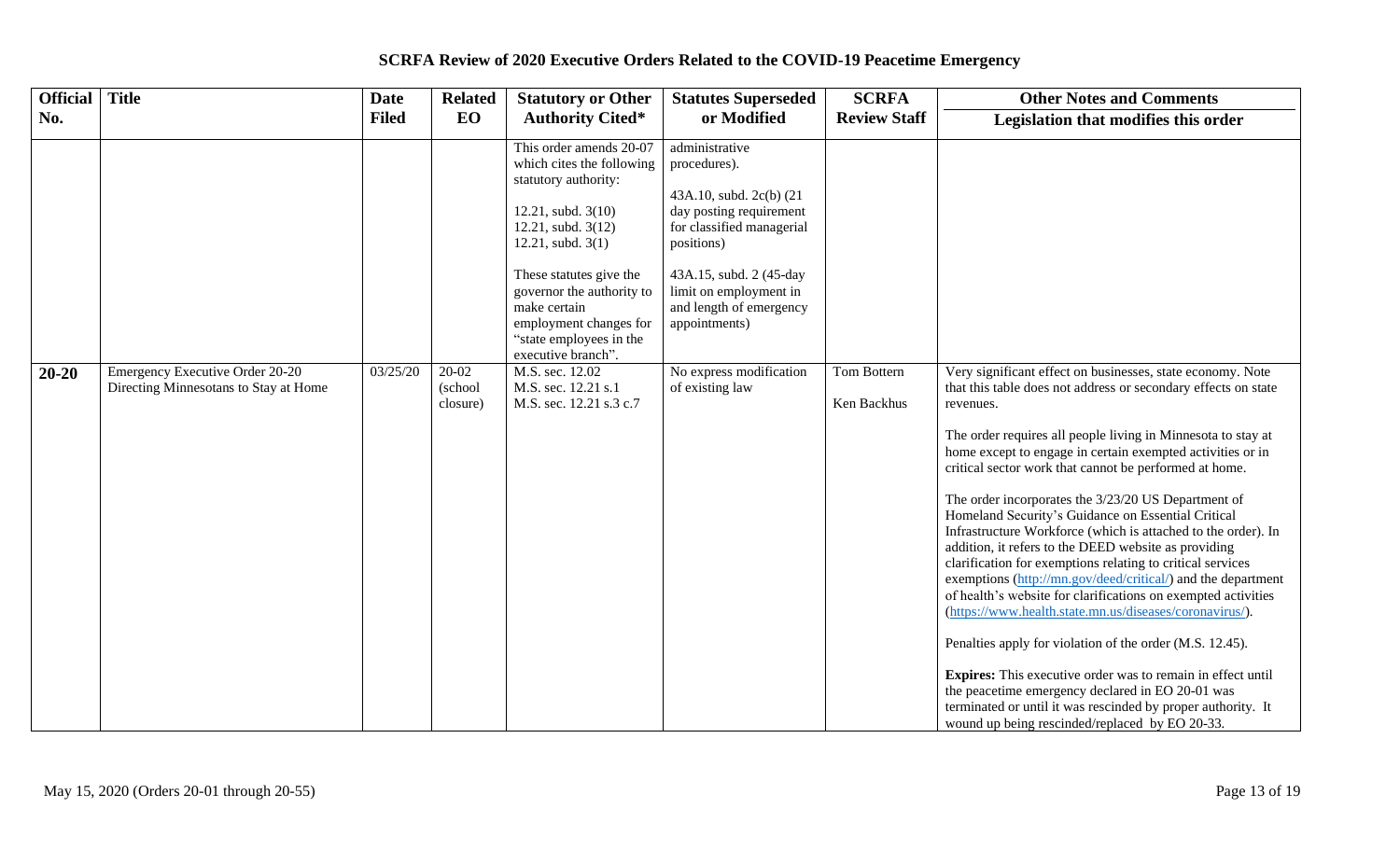| <b>Official</b> | <b>Title</b>                                                                                                                                                                                                                       | <b>Date</b>  | <b>Related</b> | <b>Statutory or Other</b>               | <b>Statutes Superseded</b>                                                                                                                                                | <b>SCRFA</b>                                                                             | <b>Other Notes and Comments</b>                                                                                                                                                                                                                                                                                                                                                                                                                                                                                                                                                                                                                 |
|-----------------|------------------------------------------------------------------------------------------------------------------------------------------------------------------------------------------------------------------------------------|--------------|----------------|-----------------------------------------|---------------------------------------------------------------------------------------------------------------------------------------------------------------------------|------------------------------------------------------------------------------------------|-------------------------------------------------------------------------------------------------------------------------------------------------------------------------------------------------------------------------------------------------------------------------------------------------------------------------------------------------------------------------------------------------------------------------------------------------------------------------------------------------------------------------------------------------------------------------------------------------------------------------------------------------|
| No.             |                                                                                                                                                                                                                                    | <b>Filed</b> | EO             | <b>Authority Cited*</b>                 | or Modified                                                                                                                                                               | <b>Review Staff</b>                                                                      | Legislation that modifies this order                                                                                                                                                                                                                                                                                                                                                                                                                                                                                                                                                                                                            |
| $20-19$         | <b>Emergency Executive Order 20-19</b><br>Authorizing and Directing the<br>Commissioner of Education to Implement a<br>Distance Learning Period and Continue to<br>Provide a Safe Learning Environment for<br>Minnesota's Students | 03/25/20     | $20-02$        | M.S. sec. 12.21, s. 3, c.<br>-11        | 126C.05;<br>120B.30, s.1, p. $(e)$                                                                                                                                        | Ann Marie<br>Lewis<br>Jenna Hofer                                                        | Expires: This executive order remains in effect until the<br>peacetime emergency declared in Executive Order 20-01 is<br>terminated or until it is rescinded by proper authority.                                                                                                                                                                                                                                                                                                                                                                                                                                                               |
| $20 - 18$       | <b>Emergency Executive Order 20-18</b><br>Continuing the Closure of Bars,<br>Restaurants, and Other Places of Public<br>Accommodation                                                                                              | 03/25/20     | 20-04<br>20-08 | None.                                   | No express modification<br>of existing law                                                                                                                                | Chris Stang                                                                              | Closure of bars, restaurants, and establishments of public<br>accommodation extended until 5/1/20.<br>Penalties apply for violation of the order (M.S. 12.45).                                                                                                                                                                                                                                                                                                                                                                                                                                                                                  |
| $20 - 17$       | Emergency Executive Order 20-17<br>Clarifying Application of Executive Order<br>20-09 to Veterinary Surgeries and<br>Procedures                                                                                                    | 03/23/20     | 20-09          | M.S sec.12.21, s.3,<br>clause 1         | No express modification<br>of existing law                                                                                                                                | Dan Mueller                                                                              | 1. Veterinarians should use professional judgement and<br>expertise in determining the urgency of case. The Board<br>advises that routine spay and neuter surgeries are examples of<br>elective surgery.<br>2. The Board will construe the "timely visits" requirement to<br>be met if the veterinarian has examined the patient or visited<br>where the animal is kept within the past 18 months.<br>3. Veterinarians whose license expires on February 28, 2021,<br>who have not completed sufficient continuing education for<br>license renewal, will be granted an extension until February<br>28, 2023 upon written request to the Board. |
| $20 - 16$       | Emergency Executive Order 20-16<br>Directing Non-Hospital Entities to<br><b>Inventory and Preserve Vital Medical</b><br>Equipment During the COVID-19<br>Peacetime Emergency                                                       | 03/23/20     | 20-09          | M.S. sec. 12.02<br>M.S. sec. 12.21 s. 1 | 13.01, subd. 3 (EO states<br>that information supplied<br>under this EO will be<br>classified as nonpublic<br>data until the end of the<br>peacetime emergency).          | Chris Stang<br>Hannah<br>Grunewald<br>Joan White<br>Andrew<br>Erickson<br>Priyanka Premo | Business, non-profits, and non-hospital healthcare facilities<br>required to inventory and report on PPE and ventilators not<br>required for critical healthcare or essential services. Must<br>refrain from using and donate to or hold for use by critical<br>healthcare workers.<br><b>Expires:</b> For duration of peacetime emergency or until<br>executive order rescinded.                                                                                                                                                                                                                                                               |
| $20 - 15$       | Emergency Executive Order 20-15<br>Providing Immediate Relief to Small<br>Businesses During the COVID-19<br>Peacetime Emergency                                                                                                    | 03/23/20     | 20-04<br>20-08 | 12.02<br>12.21                          | 116M (Emerging<br>entrepreneur loan<br>program in 116M.18);<br>116J.423 (21 <sup>St</sup> Century<br>Fund); 116J.8731 (MIF);<br>16A; 16C (State<br>emergency purchasing); | Carlon Doyle<br>Fontaine<br>Casey Muhm                                                   | Related legislation: Laws 2020, Ch. 71, contains provisions<br>allowing for transfers from MIF and 21 <sup>st</sup> Century Fund,<br>emergency purchasing, MIF onetime exception, creating<br>account for small business emergency loans; small business<br>loan guarantee program changes.                                                                                                                                                                                                                                                                                                                                                     |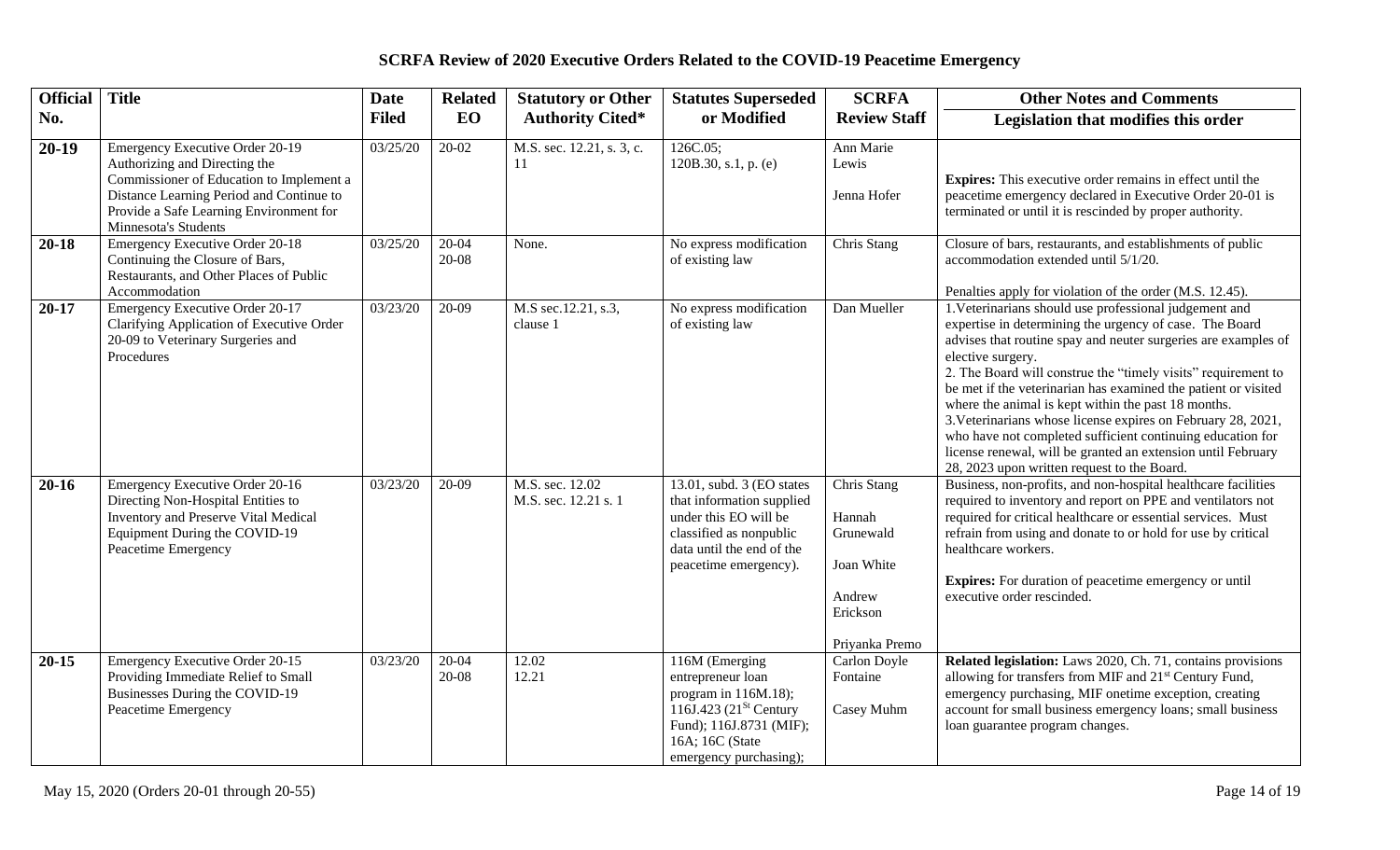| <b>Official</b> | <b>Title</b>                                                                                                                  | <b>Date</b>  | <b>Related</b> | <b>Statutory or Other</b> | <b>Statutes Superseded</b>                                                                                                                                                                                                                                                                                                                                    | <b>SCRFA</b>                     | <b>Other Notes and Comments</b>                                                                                                                                                                                                                                                                                                                                                                                                                                                                                                                                                                                                                                 |
|-----------------|-------------------------------------------------------------------------------------------------------------------------------|--------------|----------------|---------------------------|---------------------------------------------------------------------------------------------------------------------------------------------------------------------------------------------------------------------------------------------------------------------------------------------------------------------------------------------------------------|----------------------------------|-----------------------------------------------------------------------------------------------------------------------------------------------------------------------------------------------------------------------------------------------------------------------------------------------------------------------------------------------------------------------------------------------------------------------------------------------------------------------------------------------------------------------------------------------------------------------------------------------------------------------------------------------------------------|
| No.             |                                                                                                                               | <b>Filed</b> | EO             | <b>Authority Cited*</b>   | or Modified                                                                                                                                                                                                                                                                                                                                                   | <b>Review Staff</b>              | Legislation that modifies this order                                                                                                                                                                                                                                                                                                                                                                                                                                                                                                                                                                                                                            |
|                 |                                                                                                                               |              |                |                           | 363A.36; 363A.44 (Equal<br>pay certificates and<br>affirmative action plan)                                                                                                                                                                                                                                                                                   |                                  | <b>Expires:</b> This executive order remains in effect until the<br>peacetime emergency declared in EO 20-01 is terminated or until<br>it is rescinded by proper authority.                                                                                                                                                                                                                                                                                                                                                                                                                                                                                     |
| $20 - 14$       | Emergency Executive Order 20-14<br>Suspending Evictions and Writs of<br>Recovery During the COVID-19 Peacetime<br>Emergency   | 03/23/20     | 20-01          | 12.21, subd. 3            | 504B.285; 504B.291;<br>504B.365, subdivision 1;<br>504B.135 to 504B.146;<br>potentially other<br>provisions of chapter<br>504B governing either<br>evictions or lease duration                                                                                                                                                                                | Priyanka Premo<br>Casey Muhm     | EO cites similar action by President Trump related to<br>suspension of certain foreclosures and evictions; cites similar<br>orders by other states or local governments.<br>Penalties apply for violation of the order (M.S. 12.45).<br><b>Expires:</b> when the peacetime emergency declared in Executive<br>Order 20-01 is terminated or until it is rescinded by proper<br>authority.<br>Legislation that modifies this order: None                                                                                                                                                                                                                          |
| $20-13$         | Emergency Executive Order 20-13<br>Authorizing National Guard Assistance to<br>COVID-19 Response                              | 03/21/20     | $20-01$        | None cited.               | No express modifications<br>of existing law.                                                                                                                                                                                                                                                                                                                  | Joan White<br>Andrew<br>Erickson | National Guard ordered to state active duty to provide<br>assistance and coordination to ensure health care systems<br>have adequate supply of PPE.<br>Expires: This executive order remains in effect until the<br>peacetime emergency declared in Executive Order 20-01 is<br>terminated or until it is rescinded by proper authority                                                                                                                                                                                                                                                                                                                         |
| $20 - 12$       | Emergency Executive Order 20-12<br>Preserving Access to Human Services<br>Programs During the COVID-19 Peacetime<br>Emergency | 03/20/20     |                | 12.21, subd. $3(1)$       | Permits waiver or<br>modification of chapters<br>119B, 245, 245A, 245D-<br>H, 246, 252, 253, 254A,<br>254B, 256, 256B, 256D,<br>256E, 256I-M, 256P,<br>256R, 256S, 260C, 260D,<br>518A, 626, corresponding<br>rules, and any other<br>provisions within human<br>services exclusive<br>jurisdiction<br>Suspends Chapter 14<br>(rulemaking, record<br>keeping) | Pat Hauswald<br>Dennis Albrecht  | Grants commissioner of human services discretionary<br>authority to waive or modify statutory provisions and related<br>rules regarding human services programs and services.<br>Requires notice and public posting of any waivers or<br>modifications within 48 hours. Requires ongoing report to<br>legislature every 60 days summarizing waivers and<br>modifications issued.<br>Allows chairs of legislative HHS committees to object to a<br>waiver or modification.<br>Legislation that modifies this order:<br>SF4200 (1 <sup>st</sup> Engrossment) has not passed but would enact this<br>order as session law, excluding the suspension of Chapter 14. |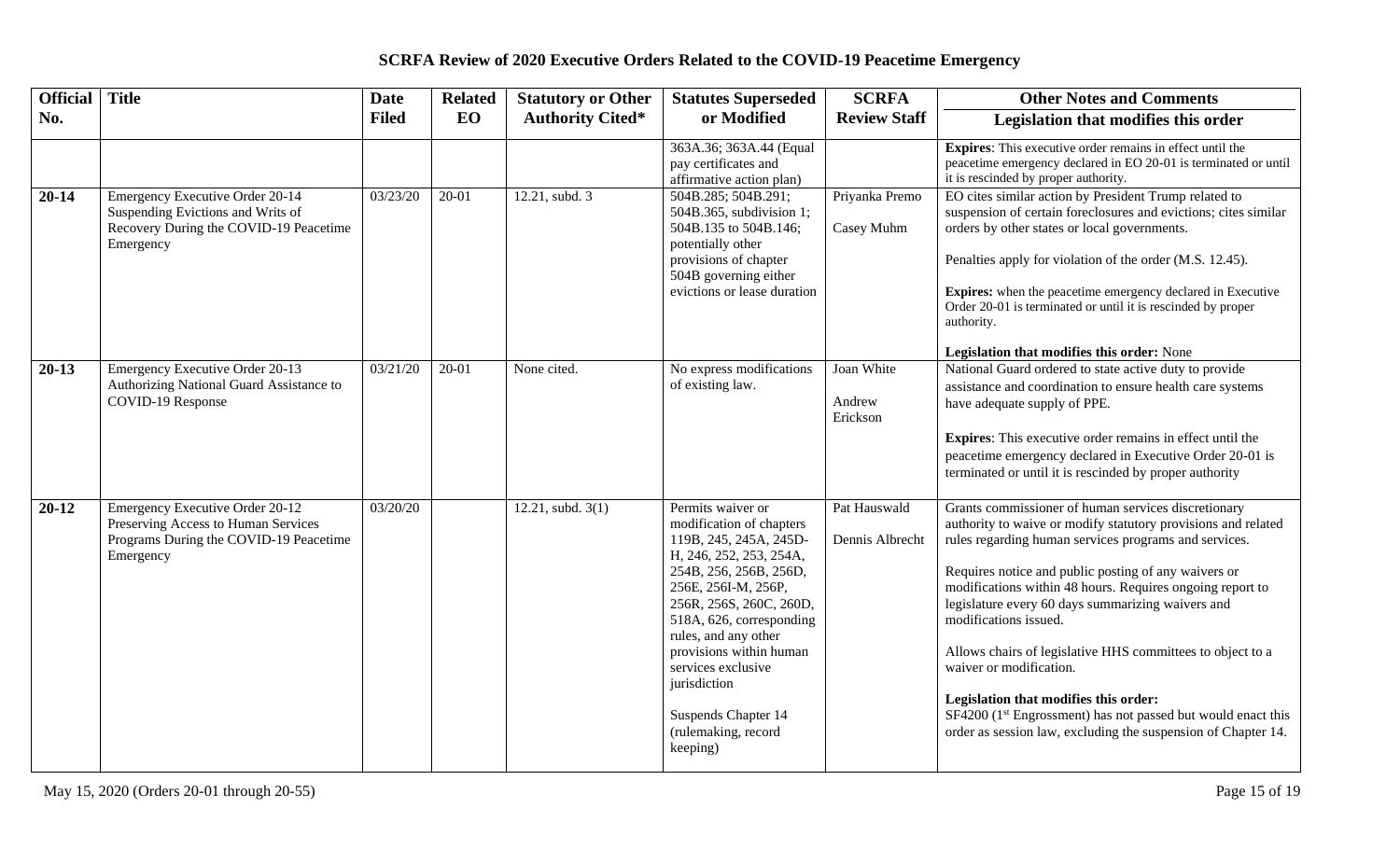| <b>Official</b> | <b>Title</b>                                                                                                                                                                 | <b>Date</b>  | <b>Related</b> | <b>Statutory or Other</b>                                                                           | <b>Statutes Superseded</b>                                                                | <b>SCRFA</b>                                                                  | <b>Other Notes and Comments</b>                                                                                                                                                                                                                                                                                                                                                                                                                                   |
|-----------------|------------------------------------------------------------------------------------------------------------------------------------------------------------------------------|--------------|----------------|-----------------------------------------------------------------------------------------------------|-------------------------------------------------------------------------------------------|-------------------------------------------------------------------------------|-------------------------------------------------------------------------------------------------------------------------------------------------------------------------------------------------------------------------------------------------------------------------------------------------------------------------------------------------------------------------------------------------------------------------------------------------------------------|
| No.             |                                                                                                                                                                              | <b>Filed</b> | <b>EO</b>      | <b>Authority Cited*</b>                                                                             | or Modified                                                                               | <b>Review Staff</b>                                                           | Legislation that modifies this order                                                                                                                                                                                                                                                                                                                                                                                                                              |
| $20 - 11$       | Emergency Executive Order 20-11 Securing<br>Federal Authority to Continue Human<br>Services Programs During the COVID-19<br>Peacetime Emergency                              | 03/20/20     |                | $12.21$ , subd. $3(1)$                                                                              | No express modification<br>of existing law                                                | Pat Hauswald<br>Dennis Albrecht                                               | Permits commissioner of human services to seek federal<br>waivers to change federal requirements for programs and<br>services administered by the department as necessary to<br>obtain federal funding and maintain coverage and program<br>participation.<br>Legislation that modifies this order: None.                                                                                                                                                         |
| $20 - 10$       | Emergency Executive Order 20-10<br>Combatting Price Gouging During the<br>COVID-19 Peacetime Emergency                                                                       | 03/20/20     | 20-01          | 12.21, subd $3(1)$<br>Also references: 8.31<br>(attorney general's<br>authority under the<br>Order) | No express modification<br>of existing law                                                | Chris Stang<br><b>Stephanie James</b><br>Andrew<br>Erickson<br>Priyanka Premo | Prohibits selling essential consumer goods or services for<br>unconscionably excessive price. Broad definition of essential<br>(eg, food, fuel, housing, transportation, healthcare, drugs,<br>cleaning goods).<br>Penalties apply for violation of the order (M.S. 12.45).<br><b>Expires:</b> This executive order is effective until the peacetime<br>emergency declared in Executive Order 20-01 is terminated or<br>until it is rescinded by proper authority |
| 20-09           | <b>Emergency Executive Order 20-09</b><br>Directing Delay of Inpatient and Outpatient<br><b>Elective Surgery and Procedural Cases</b><br>during COVID-19 Peacetime Emergency | 03/19/20     | $20-17$        | 12.21, subd. $3(1)$                                                                                 | No express modification<br>of existing law                                                | Liam Monahan<br>Katie Cavanor<br>Dennis Albrecht                              | Suspends all nonessential or elective surgeries and<br>procedures that utilize PPE or ventilators; defines<br>nonessential surgery or procedure.<br>Penalties apply for violation of the order (M.S. 12.45).<br><b>Expires:</b> This executive order is effective until the peacetime<br>emergency declared in Executive Order 20-01 is terminated or<br>until it is rescinded by proper authority                                                                |
| $20 - 08$       | <b>Emergency Executive Order 20-08</b><br>Clarifying Public Accommodations Subject<br>to Executive Order 20-04                                                               | 03/18/20     | $20-04$        | 12.21, subd $3(1)$                                                                                  | No express modifications<br>of existing law                                               | Andrew<br>Erickson<br><b>Stephanie James</b>                                  | Amends EEO 20-04.<br>Penalties apply for violation of the order (M.S. 12.45).<br><b>Expires:</b> This executive order remains in effect until the<br>peacetime emergency declared in Executive Order 20-01 is<br>terminated or until it is rescinded by proper authority                                                                                                                                                                                          |
| 20-07           | Emergency Executive Order 20-07<br>Providing for State Workforce Needs<br>During the COVID-19 Peacetime<br>Emergency                                                         | 03/17/20     | 20-21          | 12.21, subd. 3(10)<br>12.21, subd. 3(12)<br>12.21, subd. $3(1)$                                     | Chapter 14 (rulemaking)<br>for deviations from rules<br>adopted under 43A.04,<br>subd. 3. | Stephanie James<br>Andrew<br>Erickson                                         | Also suspends certain collective bargaining provisions related<br>to work hours, schedules, and locations; leave approval;<br>seniority; and employee job reassignment                                                                                                                                                                                                                                                                                            |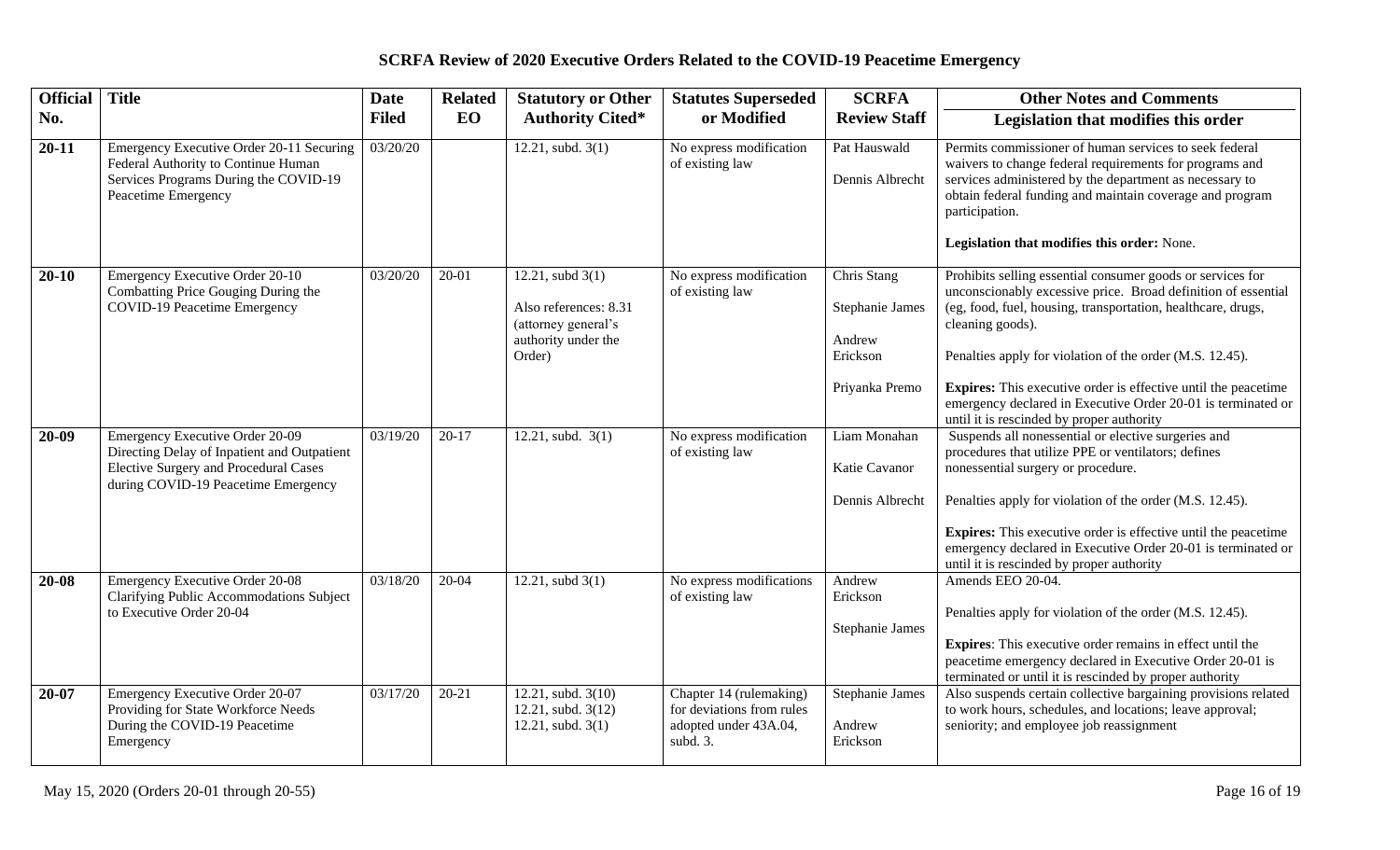#### **Official No. Title Date Filed Related EO Statutory or Other Authority Cited\* Statutes Superseded or Modified SCRFA Review Staff Other Notes and Comments Legislation that modifies this order** 43A.04, subd. 4 (notice and comment prior to implementation for necessary deviations from administrative procedures) 43A.10, subd. 2c(b) (21 day posting requirement for classified managerial positions) 43A.15, subd. 2 (45-day limit on employment in and length of emergency appointments) Also supersedes contract provisions Chapter 14 (rulemaking) for changes to rules that had been adopted under 43A.04, subd. 3. **Expires**: This executive order remains in effect until the peacetime emergency declared in Executive Order 20-01 is terminated or until it is rescinded by proper authority 20-06 Emergency Executive Order 20-06 Providing for Emergency Relief from Regulations to Motor Carriers and Drivers Operating in Minnesota 03/17/20 221.0269, subd. 1 169.80, 169.823, 169.824, 169.87, 221.0314, subdivision 9 Alexis Stangl Krista Boyd Provides exemptions from certain weight-related and hours of service regulations. Applies to motor carriers or drivers providing assistance by transporting essential supplies including food, medical supplies, and household items. **Expires:** This executive order is effective for 30 days or until the assistance has ended, whichever is earlier. 20-05 Emergency Executive Order 20-05 Providing Immediate Relief to Employers and Unemployed Workers During the COVID-19 Peacetime Emergency 03/16/20 12.21 Ch 268 (unemployment law) as a whole is "suspended;" specifically cites 268.035 subdivisions 23a(a) and (b); 268.085, subdivisions 1, 9 and 13a; and 268.047 Carlon Doyle Fontaine Casey Muhm **Related legislation:** Laws 2020, Ch. 71, puts this EO into effect in session law. **Expires**: This executive order remains in effect until the peacetime emergency declared in EO 20-01 is terminated or until it is rescinded by proper authority.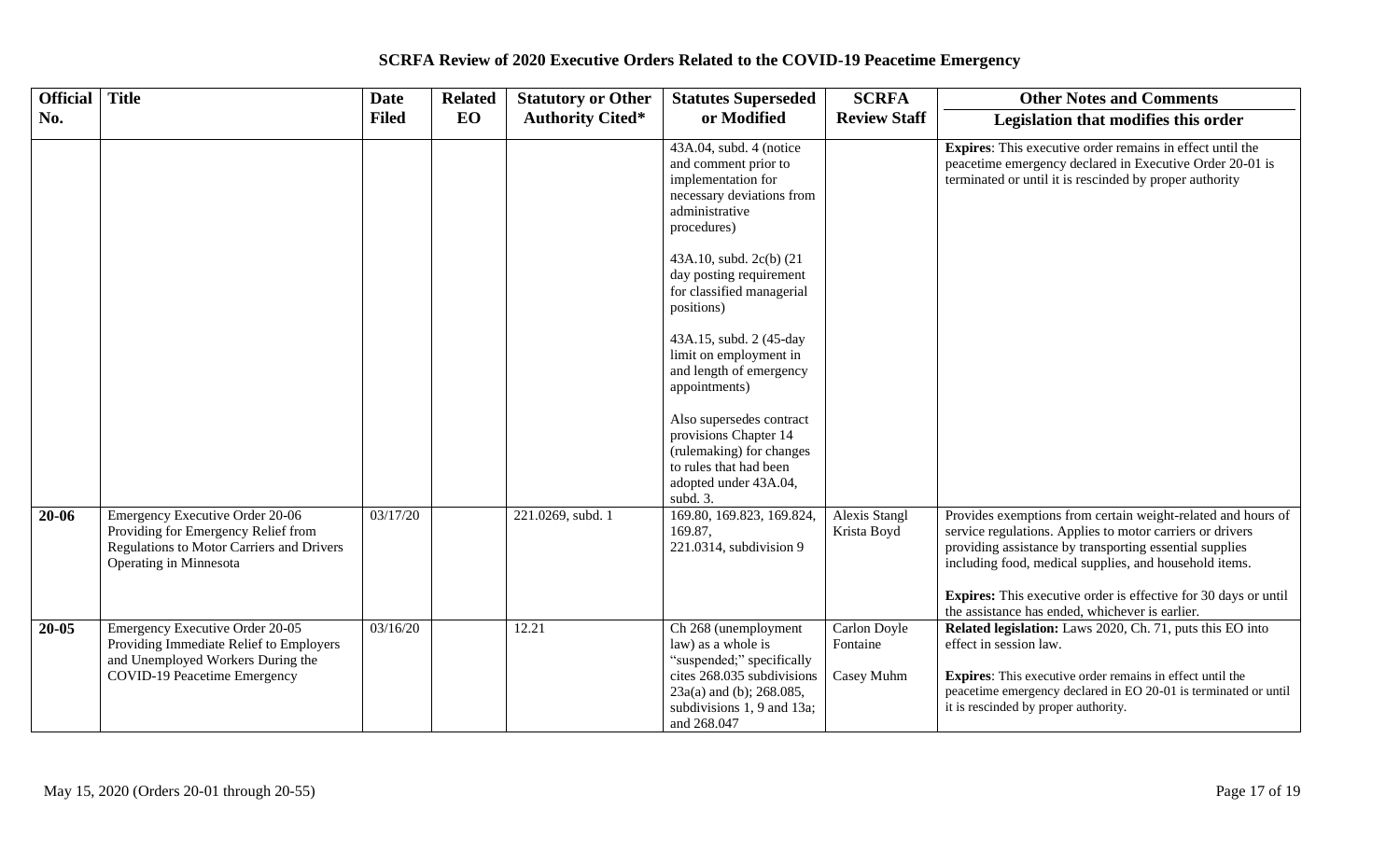| <b>Official</b> | <b>Title</b>                                                                                                                                                                       | <b>Date</b>  | <b>Related</b>                  | <b>Statutory or Other</b>    | <b>Statutes Superseded</b>                                                                                           | <b>SCRFA</b>                                        | <b>Other Notes and Comments</b>                                                                                                                                                                                                                                                                                                                                                                                                                                                                                                                                                                                                                                                  |
|-----------------|------------------------------------------------------------------------------------------------------------------------------------------------------------------------------------|--------------|---------------------------------|------------------------------|----------------------------------------------------------------------------------------------------------------------|-----------------------------------------------------|----------------------------------------------------------------------------------------------------------------------------------------------------------------------------------------------------------------------------------------------------------------------------------------------------------------------------------------------------------------------------------------------------------------------------------------------------------------------------------------------------------------------------------------------------------------------------------------------------------------------------------------------------------------------------------|
| No.             |                                                                                                                                                                                    | <b>Filed</b> | EO                              | <b>Authority Cited*</b>      | or Modified                                                                                                          | <b>Review Staff</b>                                 | Legislation that modifies this order                                                                                                                                                                                                                                                                                                                                                                                                                                                                                                                                                                                                                                             |
| $20 - 04$       | Emergency Executive Order 20-04<br>Providing for Temporary Closure of Bars,<br>Restaurants, and Other Places of Public<br>Accommodation                                            | 03/16/20     | 20-08<br>$20 - 18$              | 12.21, subd $3(1)$           | No express modifications<br>of existing law                                                                          | Chris Stang                                         | Take-out and delivery allowed. No more than 5 persons<br>allowed in establishments for take-out. Must stay at least 6 ft<br>apart.<br>Penalties apply for violation of the order (M.S. 12.45).<br><b>Expires:</b> This executive order remains in effect until the<br>peacetime emergency declared in EO 20-01 is terminated or until<br>it is rescinded by proper authority.                                                                                                                                                                                                                                                                                                    |
| $20 - 03$       | Emergency Executive Order 20-03<br>Protecting Residents of Minnesota Veterans<br>Homes during the COVID-19 Peacetime<br>Emergency                                                  | 03/16/20     |                                 | M.S. sec 12.21, subd<br>3(1) | Section 144.651, subd<br>$26(a)$ and 27. Health care<br>bill of rights allowing<br>visitors and resident<br>meetings | Joan White<br>Andrew<br>Erickson                    | Applies to five MN Veterans Homes: restricts visitors and<br>non-essential health care personnel, except end-of-life<br>situations. Mandatory health screening of workers.<br><b>Expires:</b> This executive order remains in effect until the<br>peacetime emergency declared in Executive Order 20-01 is<br>terminated or until it is rescinded by proper authority.                                                                                                                                                                                                                                                                                                           |
| $20 - 02$       | Emergency Executive Order 20-02<br>Authorizing and Directing the<br>Commissioner of Education to Temporarily<br>Close Schools to Plan for a Safe<br><b>Educational Environment</b> | 03/15/20     | $20-19$                         | M.S. sec 12.21, s. 3(11)     | 120A.41                                                                                                              | Ann Marie<br>Lewis<br>Jenna Hofer                   | <b>Expires:</b> This executive order remains in effect until the<br>peacetime emergency declared in Executive Order 20-01 is<br>terminated or until it is rescinded by proper authority.                                                                                                                                                                                                                                                                                                                                                                                                                                                                                         |
| $20 - 01$       | Emergency Executive Order 20-01<br>Declaring a Peacetime Emergency and<br>Coordinating Minnesota's Strategy to<br>Protect Minnesotans from COVID-19                                | 03/13/20     | Extended<br>by EEO<br>$20 - 35$ | None                         | None                                                                                                                 | Joan White<br>Andrew<br>Erickson<br>Stephanie James | Requires National Guard to be ready to assist.<br>Requires MDH to provide guidance on how to prevent and<br>reduce community spread of COVID-19 and to manage<br>critical healthcare resources.<br>Expires: No expiration date specified in the order. Under<br>12.31, a peacetime emergency declaration is for 5 days and<br>continued by resolution of the Executive Council for up to 30<br>days. The Executive Council extended EEO 20-01 for that<br>period. The governor later issued EEO 20-35 that extends the<br>EEO 20-01 for 30 days. In a letter dated April 13, 2020, the<br>governor describes a process the governor intends to follow<br>for further extensions. |